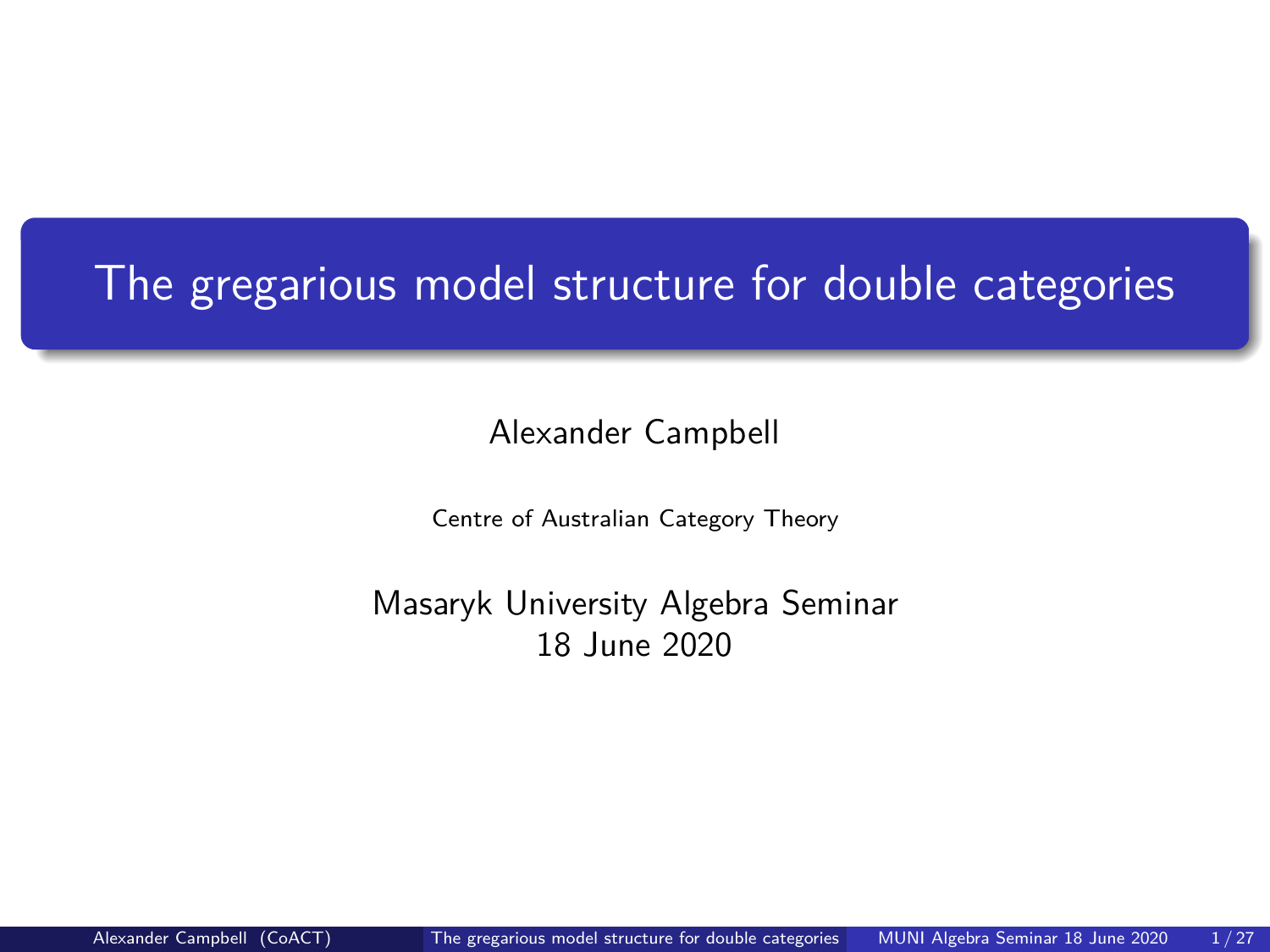<sup>1</sup> [Motivation: What is a double](#page-2-0) ∞-category?

<sup>2</sup> [The gregarious model structure for double categories](#page-7-0)

<sup>3</sup> [Double quasi-categories](#page-21-0)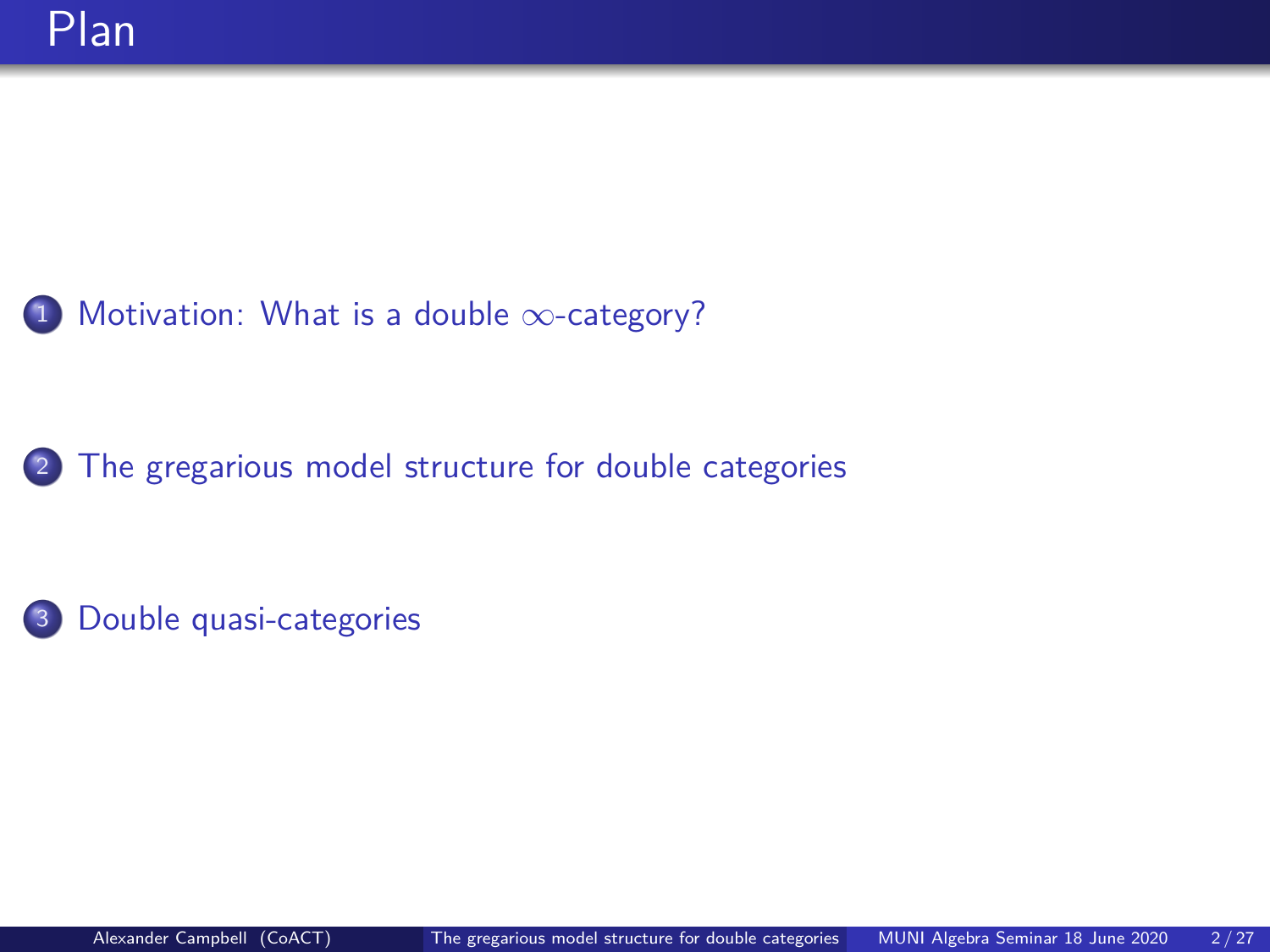### <span id="page-2-0"></span><sup>1</sup> [Motivation: What is a double](#page-2-0) ∞-category?

### [The gregarious model structure for double categories](#page-7-0)

[Double quasi-categories](#page-21-0)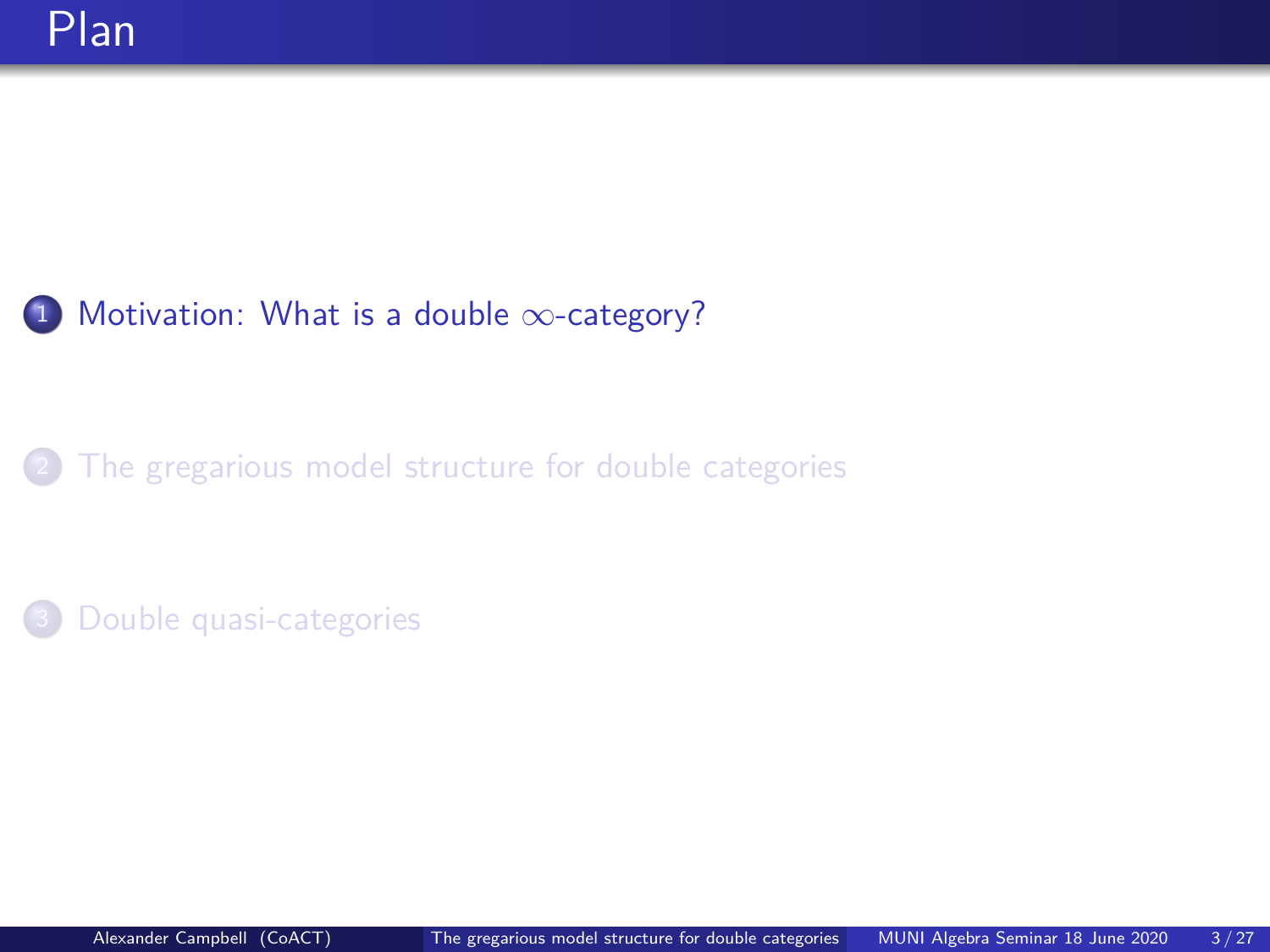### Double categories

### A **double category** consists of:

- $\bullet$  objects  $a$ ,
- horizontal morphisms  $f: a \longrightarrow b$  ,
- vertical morphisms  $u: a \longrightarrow c$ ,
- **o** double cells



- horizontal composition operations for horizontal morphisms and double cells,
- vertical composition operations for vertical morphisms and double cells,
- identity horizontal and vertical morphisms and identity double cells,

all subject to associativity, unit, and interchange axioms.

Double categories and **double functors** form the category **DblCat**.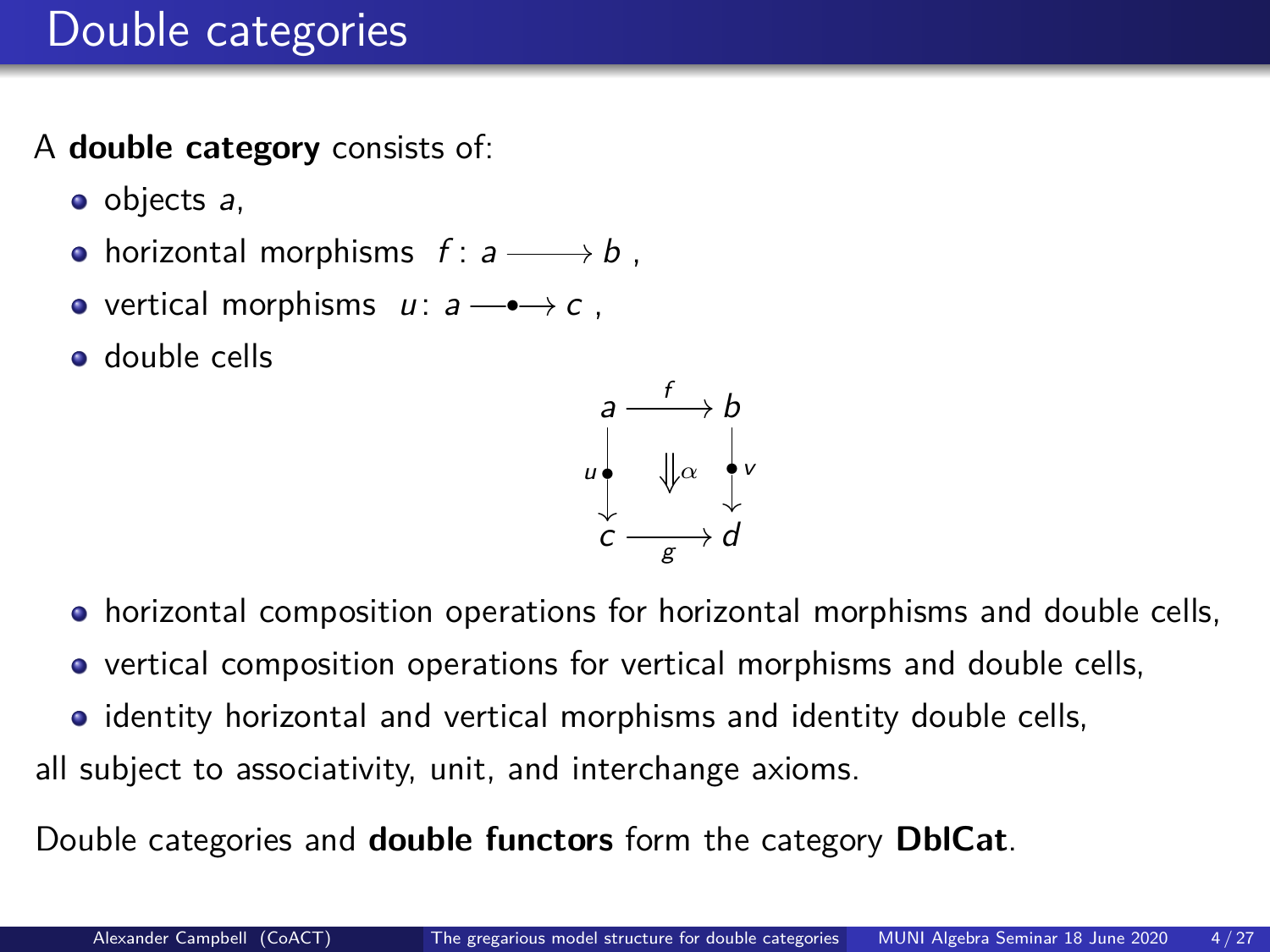Let  $\mathbf{sSet} = [\Delta^{\mathrm{op}} \times \Delta^{\mathrm{op}}, \mathbf{Set}]$  denote the category of  $\mathbf{b}$ isimplicial sets.

Let X be a bisimplicial set. For each  $n \geq 0$ , we call the simplicial sets  $X_{n,\bullet}$  and  $X_{\bullet,n}$  the *n*th column and the *n*th row of X respectively.

There is a fully faithful **nerve functor** N : **DblCat** −→ **ssSet**, induced by the functor  $\Delta \times \Delta \longrightarrow$   $\textbf{ssSet}$  that sends  $([m],[n])$  to the exterior product  $[m] \boxtimes [n]$ (the "free-living m-by-n grid of double cells"). So, for each double category A,  $(NA)_{0,0}$ ,  $(NA)_{1,0}$ ,  $(NA)_{0,1}$ , and  $(NA)_{1,1}$  are the sets of objects, vertical morphisms, horizontal morphisms, and double cells of A respectively.

A bisimplicial set  $X$  is isomorphic to the nerve of a double category if and only if each column  $X_{m,\bullet}$  and each row  $X_{\bullet,n}$  of X is isomorphic to the nerve of a category, i.e. if and only if the horizontal and vertical Segal maps

$$
X_{m,n}\longrightarrow X_{m,1}\times_{X_{m,0}}\cdots\times_{X_{m,0}}X_{m,1}
$$

$$
X_{m,n}\longrightarrow X_{1,n}\times_{X_{0,n}}\cdots\times_{X_{0,n}}X_{1,n}
$$

are bijections for all  $m, n \geq 0$ .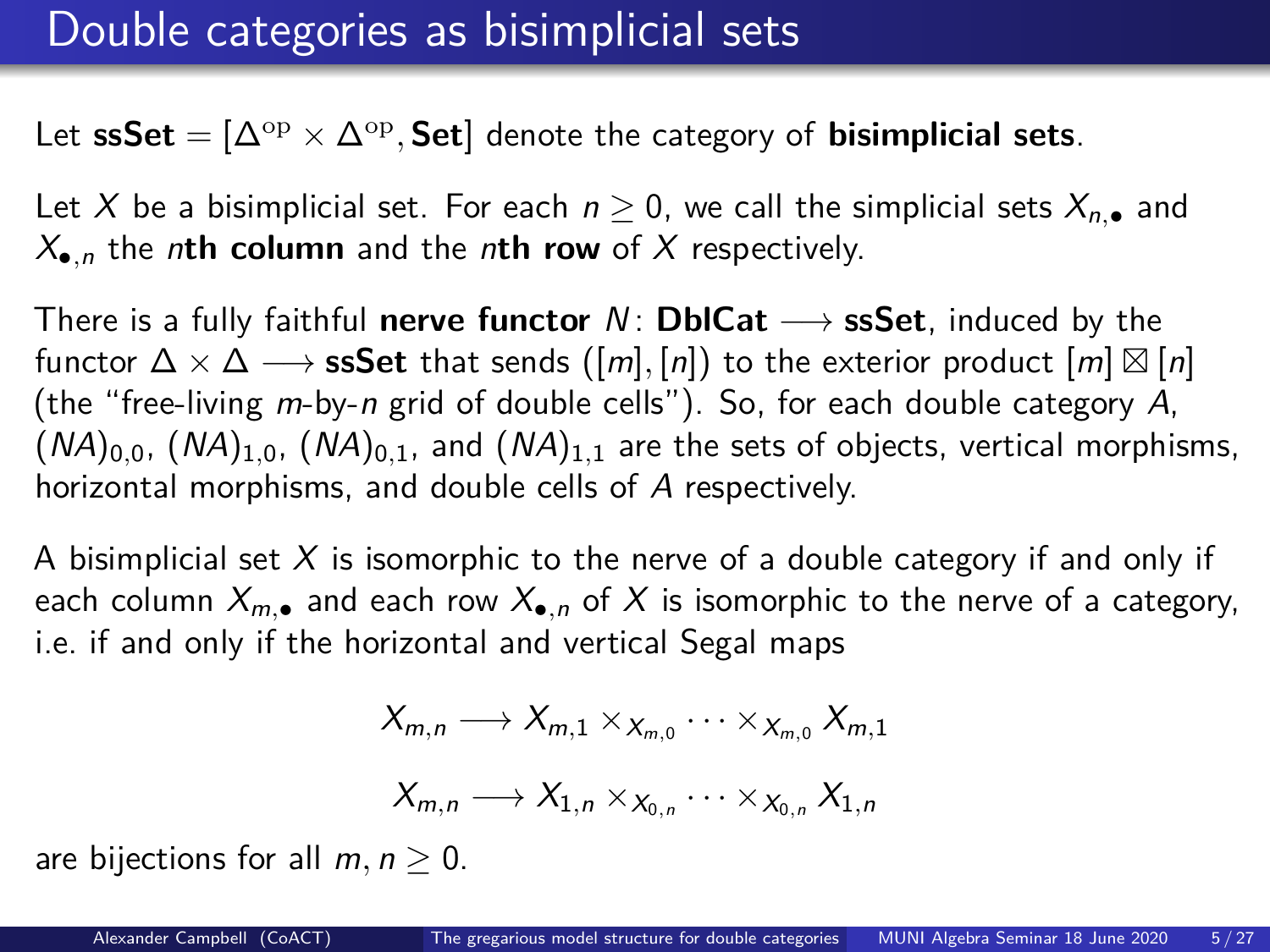#### Question

What is the "correct"  $\infty$ -categorical generalisation of the notion of double category?

Let  $\mathscr S$  denote the  $\infty$ -category of  $\infty$ -groupoids.

#### Candidate 1

A **double Segal space** is a functor  $X: \Delta^{\mathrm{op}} \times \Delta^{\mathrm{op}} \longrightarrow \mathscr{S}$  such that each column  $X_{m}$  and each row  $X_{n}$  is a Segal space.

**Drawback**: This definition is too general. It lacks a "completeness" condition, à la Rezk's complete Segal spaces, to tie the homotopical structure of a double Segal space to its categorical structure.

But what is the missing "completeness" condition?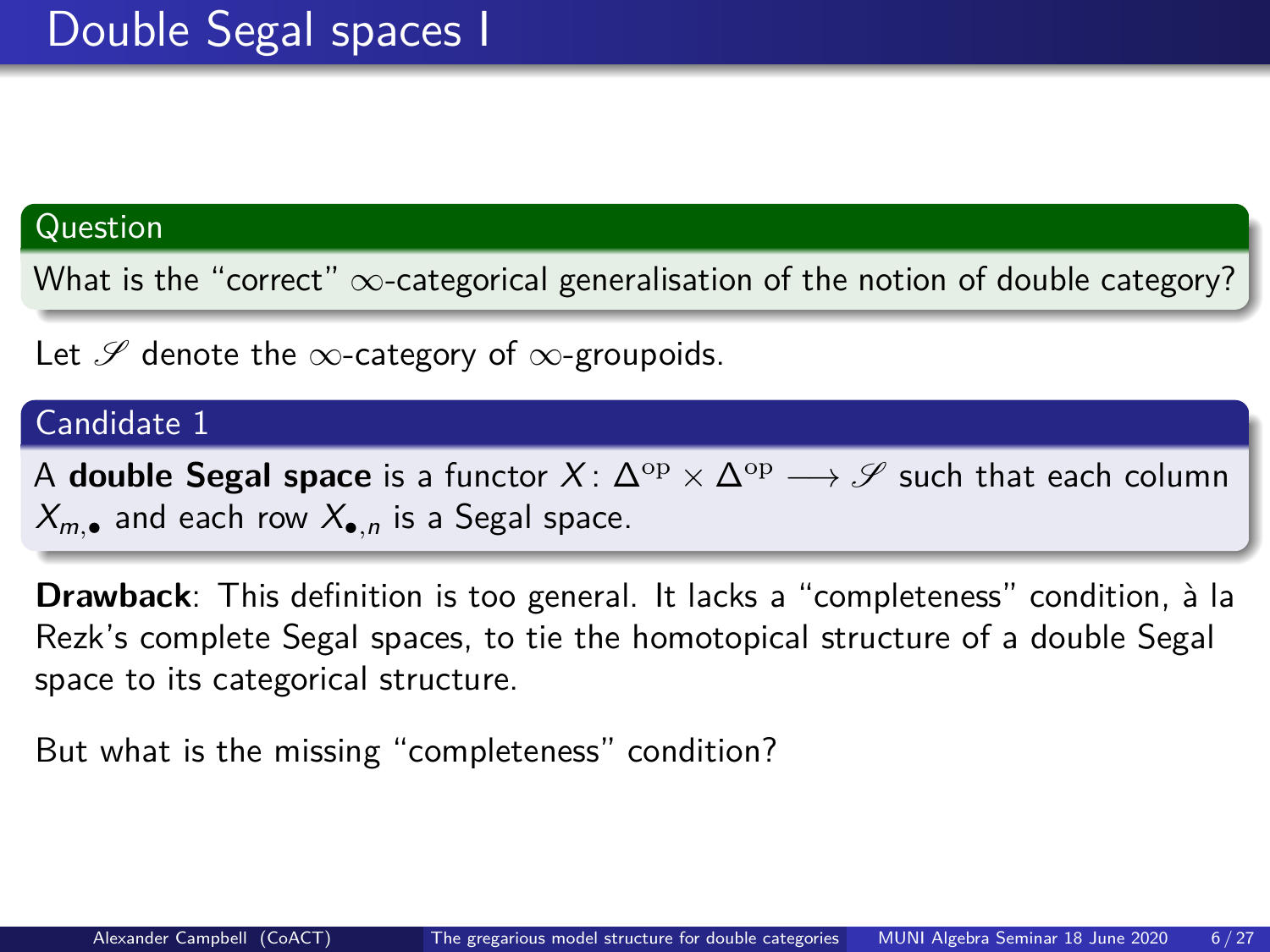#### Question

What should be a "complete" double Segal space?

#### Candidate 2

A **double** ∞**-category** is a Segal object in the ∞-category of ∞-categories, i.e. a double Segal space X such that each column  $X_{m,\bullet}$  is a complete Segal space.

**Drawback**: This definition is not symmetric in the horizontal and vertical directions. So the transpose of a double  $\infty$ -category is not always a double  $\infty$ -category.

#### Candidate 3

A **double complete Segal space** is a double Segal space X such that each column  $X_{m,\bullet}$  and each row  $X_{\bullet,n}$  is a complete Segal space.

**Drawback**: This definition is too restrictive. For example, two objects in such an X are equivalent in the complete Segal space  $X_0$ , if and only if they are equivalent in the complete Segal space  $X_{\bullet,0}$ . This excludes important examples, such as the pseudo double category of rings, ring homomorphisms, and bimodules. (Ring isomorphism  $\neq$  Morita equivalence.)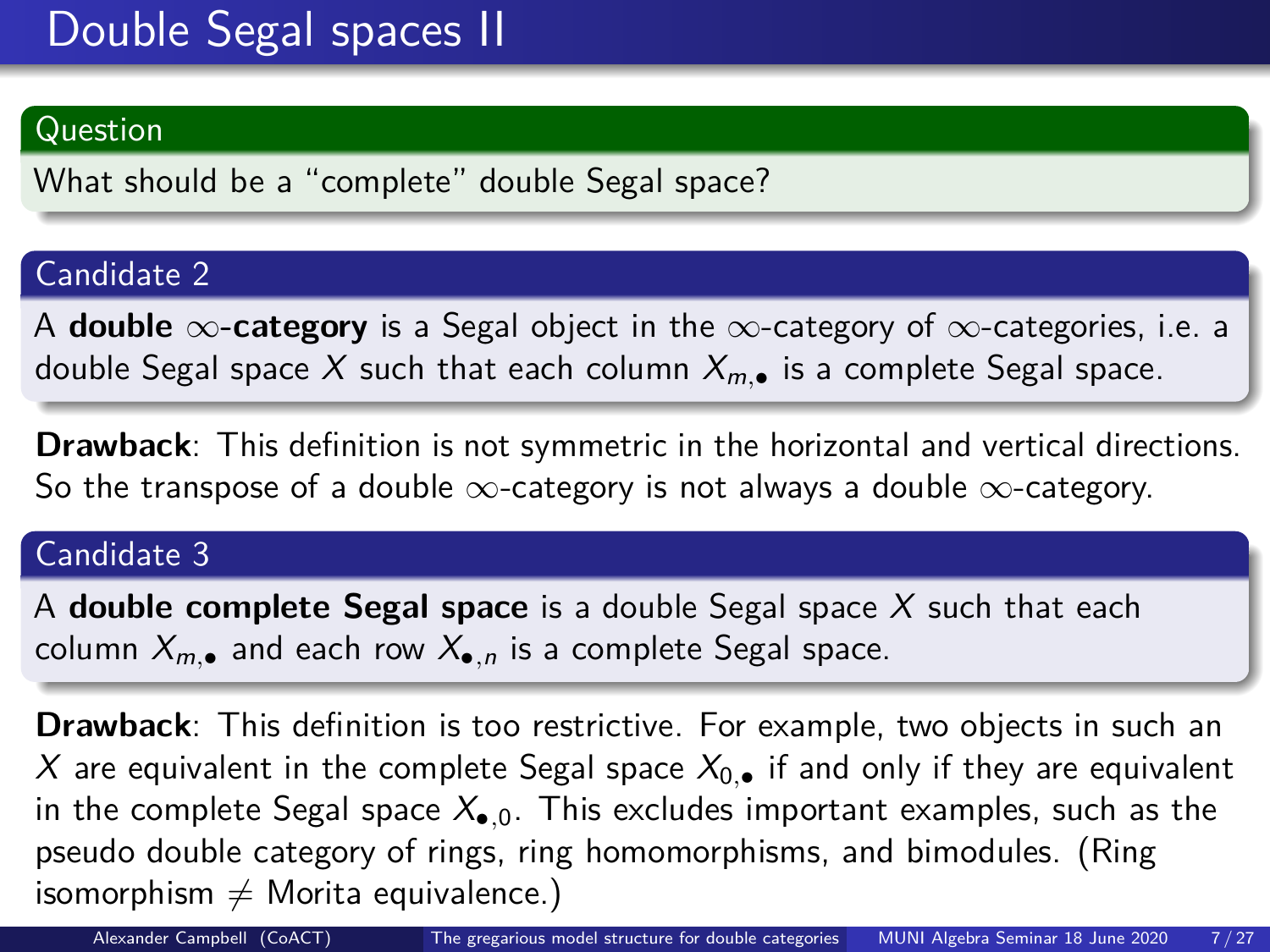### <span id="page-7-0"></span>[Motivation: What is a double](#page-2-0)  $\infty$ -category?

### <sup>2</sup> [The gregarious model structure for double categories](#page-7-0)

[Double quasi-categories](#page-21-0)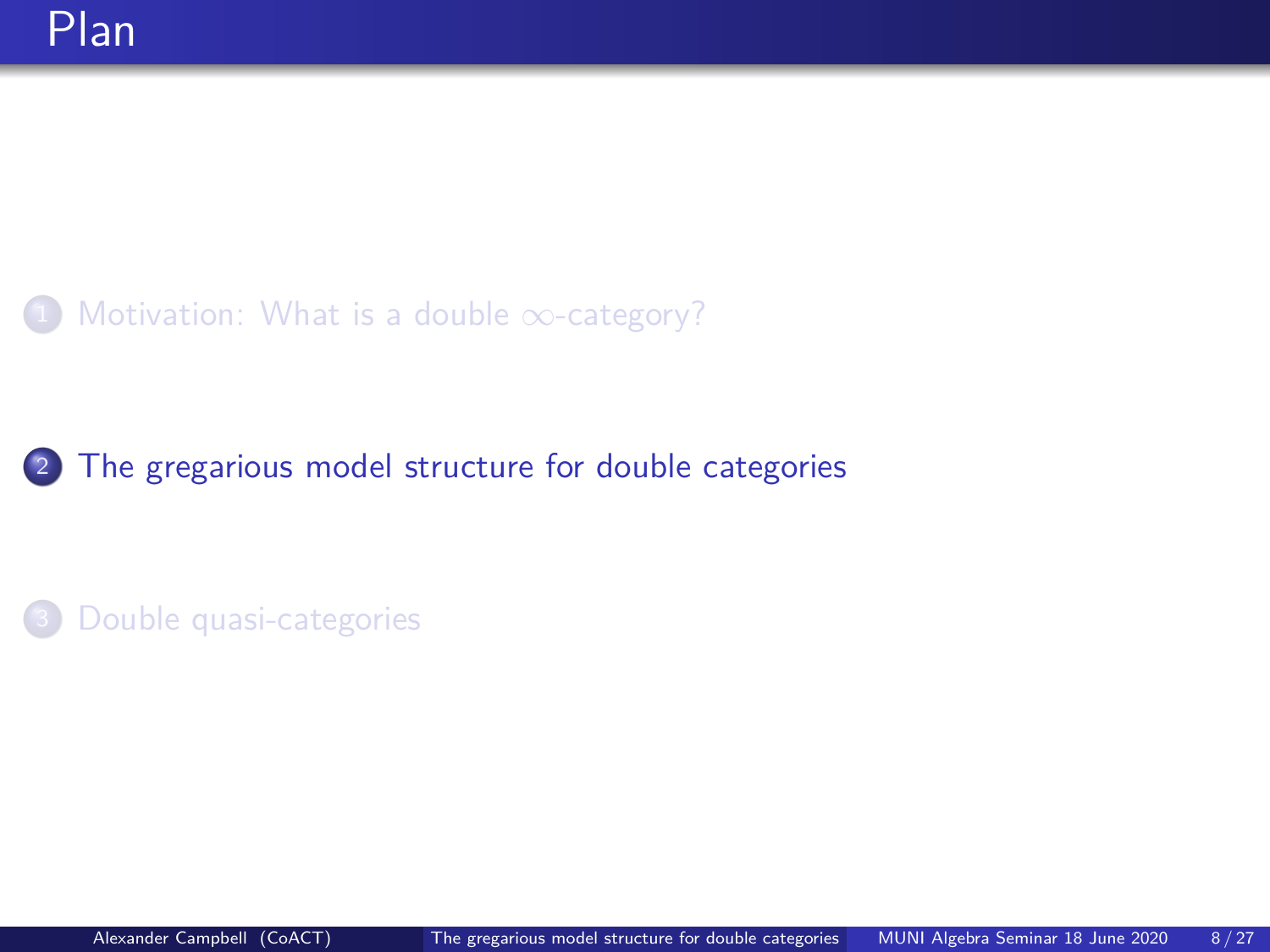### Model structures

A model structure on a category  $\mathcal E$  enables one to "do homotopy theory" in  $\mathcal E$ .

#### Model structures

A **model structure** on a category  $\mathcal E$  consists of three classes of morphisms  $(C, W, F)$  in  $\mathcal{E}$  – called **cofibrations**, weak equivalences, and **fibrations** – such that:

- $W$  satisfies the 2-out-of-3 property, and
- $\bullet$  (C,  $W \cap \mathcal{F}$ ) and (C  $\cap$   $W, \mathcal{F}$ ) are weak factorisation systems in  $\mathcal{E}$ .

An object A is **cofibrant** if  $0 \rightarrow A$  is a cofibration. An object X is **fibrant** if  $X \rightarrow 1$  is a fibration.

The morphisms in the classes  $\mathcal{C} \cap \mathcal{W}$  and  $\mathcal{W} \cap \mathcal{F}$  are called **trivial cofibrations** and **trivial fibrations** respectively.

#### Lemma

A model structure on a category is determined by its fibrant objects and trivial fibrations.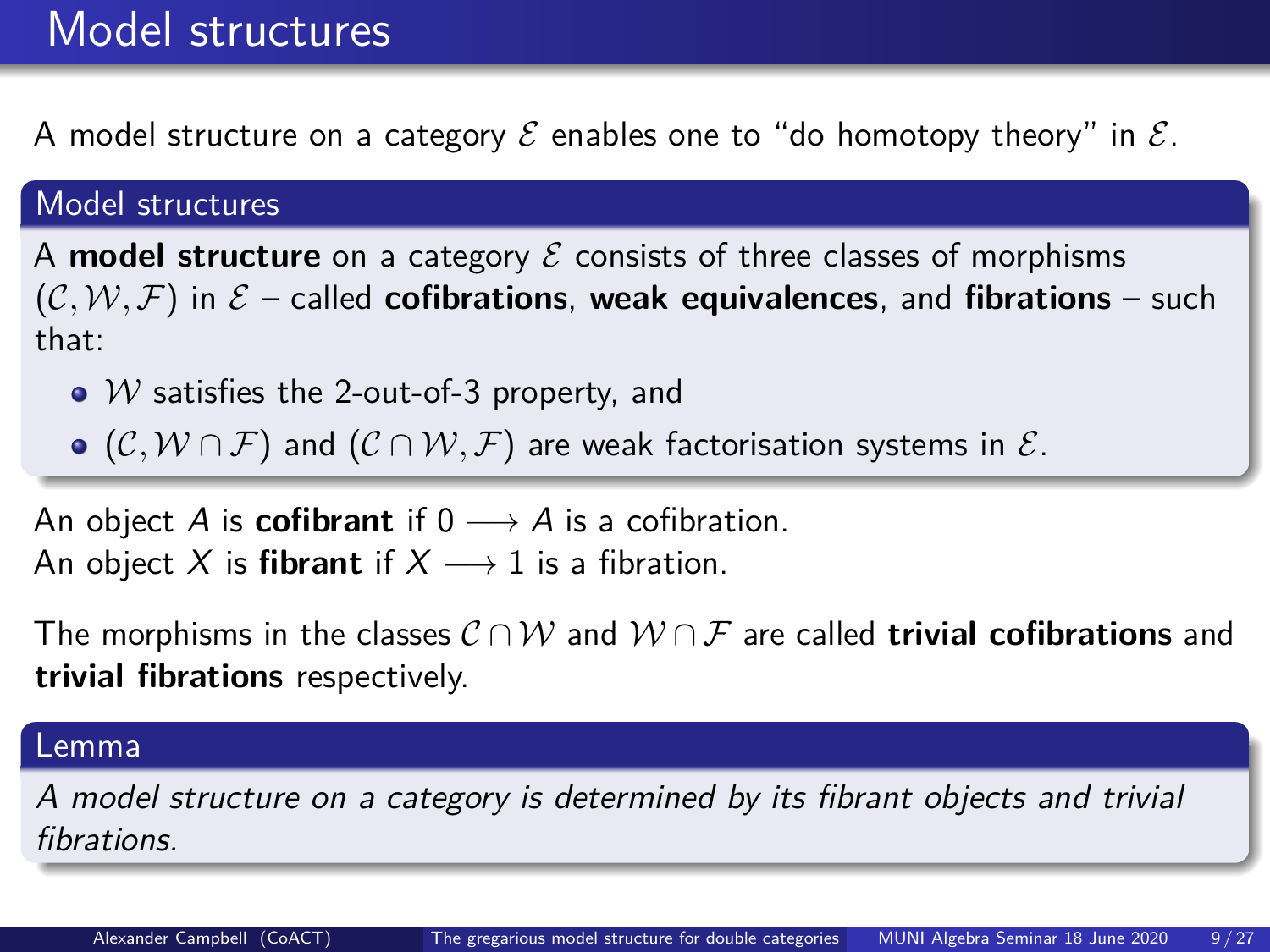# The gregarious model structure for double categories

#### Lemma

A model structure on a category is determined by its fibrant objects and trivial fibrations.

#### Lack's model structure for 2-categories

There exists a unique model structure on **2**-**Cat** in which:

- every 2-category is fibrant, and
- a 2-functor is a trivial fibration iff it is surjective on objects, full on 1-morphisms, and fully faithful on 2-cells.

#### Theorem (The gregarious model structure for double categories)

There exists a unique model structure on **DblCat** in which:

- every double category is fibrant, and
- a double functor is a trivial fibration iff it is surjective on objects, full on horizontal morphisms, full on vertical morphisms, and fully faithful on double cells.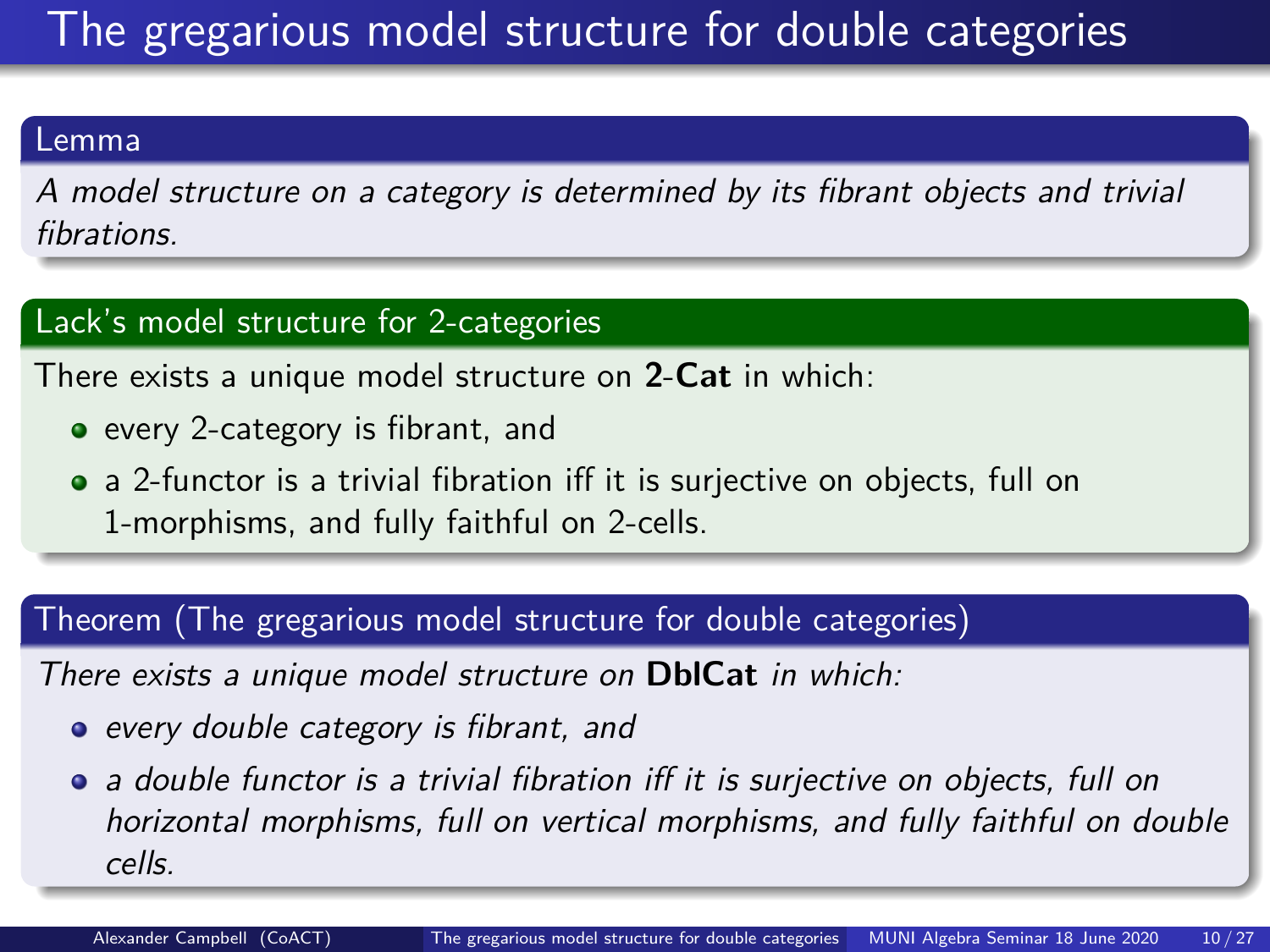### Some functors from **2**-**Cat** to **DblCat**

Let A be a 2-category.

The double category  $\mathbb{S}_q(A)$  – called the **double category of squares** of  $A$  – has the same objects as A, its horizontal and vertical morphisms are the morphisms of A, and its double cells are the squares in A:

$$
\begin{array}{ccc}\n a & f & b \\
 \downarrow & \downarrow & \downarrow \\
 c & g & d\n\end{array}
$$

Let  $\mathbb{H}(A)$  denote the locally full sub double category of  $\mathbb{S}_{q}(A)$  whose horizontal morphisms are the morphisms of A, and whose vertical morphisms are the identity morphisms of A. Dually, one has the double category  $\mathbb{V}(A)$  whose vertical morphisms are the morphisms of A, but whose horizontal morphisms are the identity morphisms of A.

These three constructions define functors Sq*,* H*,* V: **2**-**Cat** −→ **DblCat**.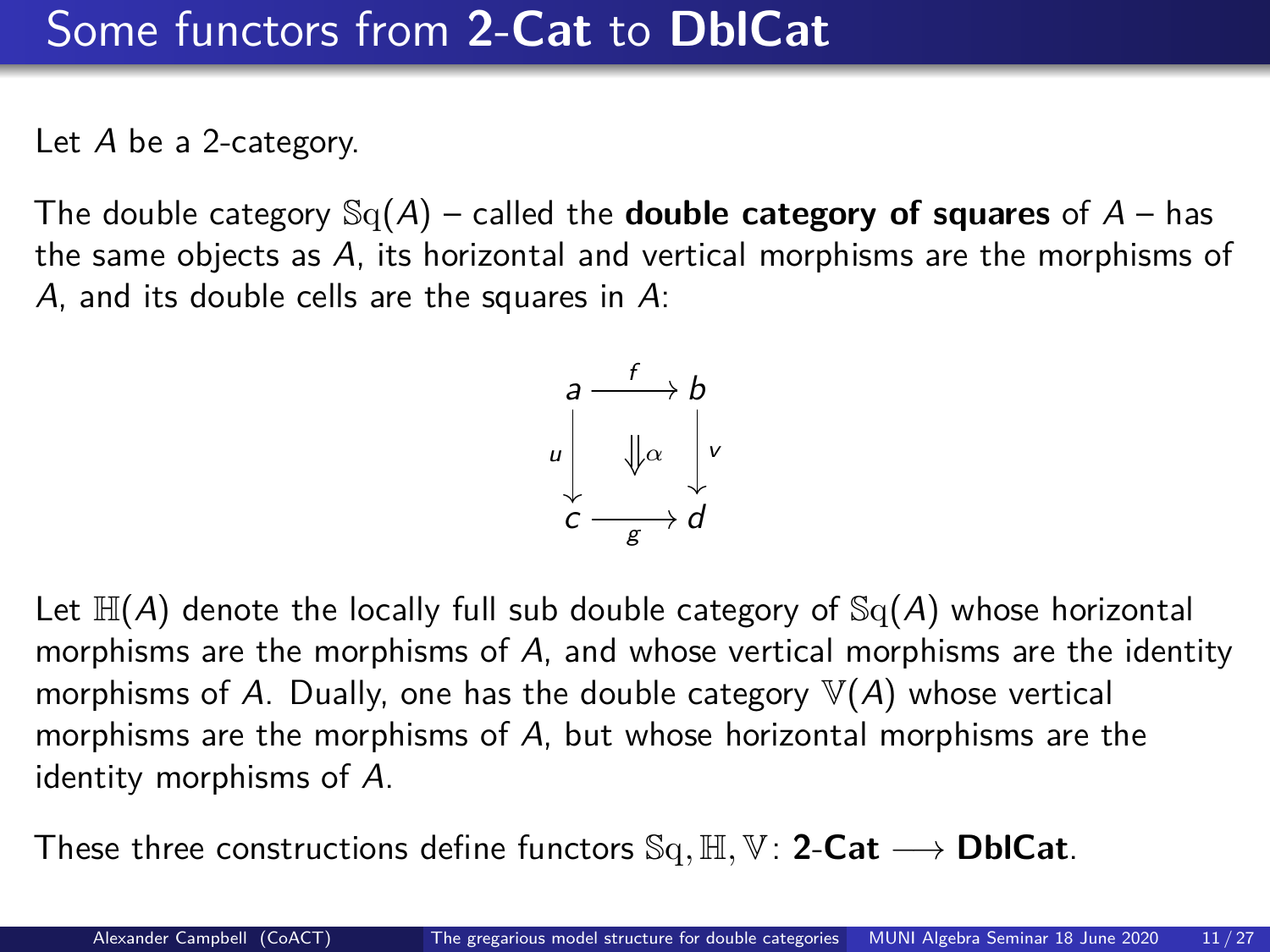## Some functors from **DblCat** to **2**-**Cat**

Let A be a double category. Let  $H(A)$  – the **horizontal** 2-category of  $A$  – denote the 2-category with the same objects as A, whose morphisms are the horizontal morphisms of A, and whose 2-cells are the double squares of A of the form displayed on the left below.



Dually, let  $V(A)$  – the **vertical** 2-category – denote the 2-category with the same objects as A, whose morphisms are the vertical morphisms of A, and whose 2-cells are the double cells of A of the form displayed on the right above.

These two constructions define functors  $\mathcal{H}, \mathcal{V}$ : **DblCat**  $\longrightarrow$  2-Cat.

We shall sometimes refer to the invertible 2-cells in the 2-categories  $\mathcal{H}(A)$  and  $\mathcal{V}(A)$ as **globular isomorphisms** in A.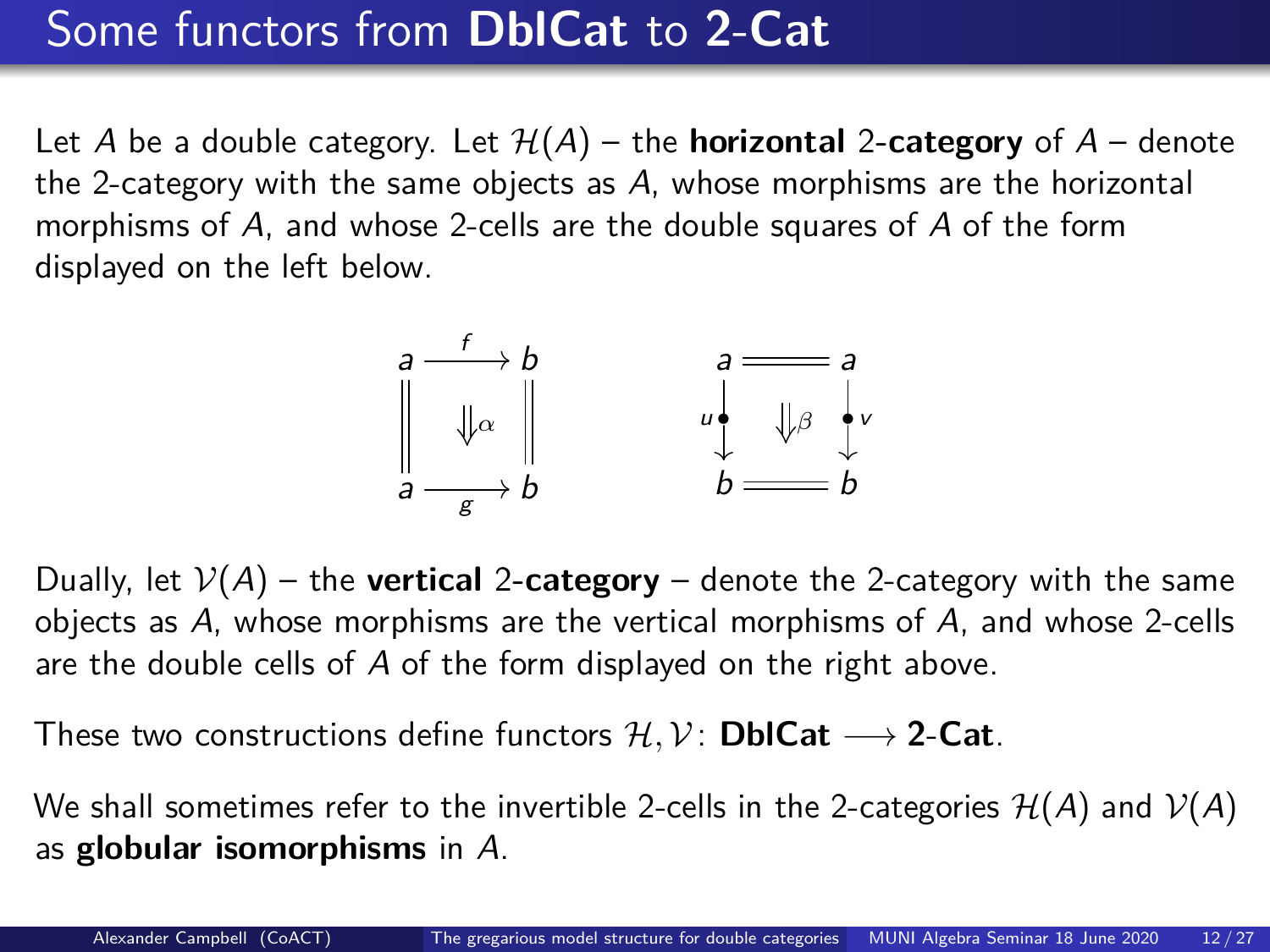# Companion pairs

Let A be a double category.

#### Companion pairs

A **companion pair** of morphisms in A consists of:

- a horizontal morphism  $f: a \longrightarrow b$  in A,
- a vertical morphism  $u: a \longrightarrow b$  in A, and
- $\bullet$  double cells in  $A$

$$
\begin{array}{ccc}\na & \longrightarrow a \\
\parallel & \parallel r \\
a & \longrightarrow b\n\end{array}\n\qquad\n\begin{array}{ccc}\na & \longrightarrow b \\
\downarrow & \parallel \downarrow \varepsilon \\
b & \longrightarrow b\n\end{array}
$$

such that  $\eta \boxplus \varepsilon = 1$  and  $\eta \boxminus \varepsilon = 1$ <sub>u</sub>.

A companion pair in A amounts precisely to a double functor  $\text{Sq}(2) \longrightarrow A$ .

We say that a horizontal morphism  $f: a \longrightarrow b$  in A has a **vertical companion** if it extends to a companion pair in A. Dually for vertical morphisms.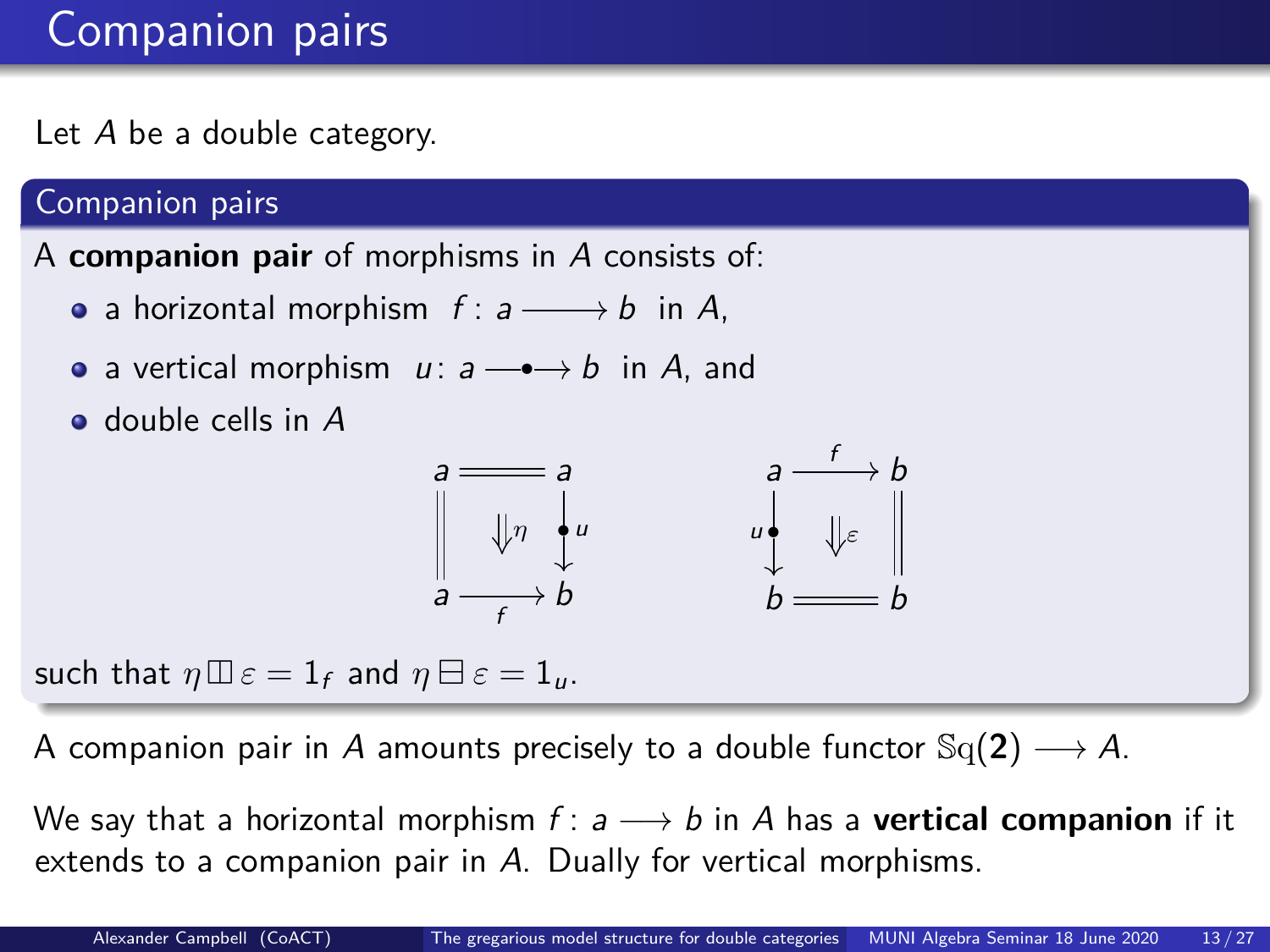Let A be a double category.

#### Definition (gregarious equivalence)

A companion pair of morphisms (f *,* u) in A is said to be a **gregarious equivalence** in A if f is an equivalence in the horizontal 2-category  $H(A)$  and u is an equivalence in the vertical 2-category  $V(A)$ .

Let  $E$  denote the "free-living adjoint equivalence" 2-category.

#### Lemma

A companion pair of morphisms (f *,* u) in A is a gregarious equivalence iff there exists an extension

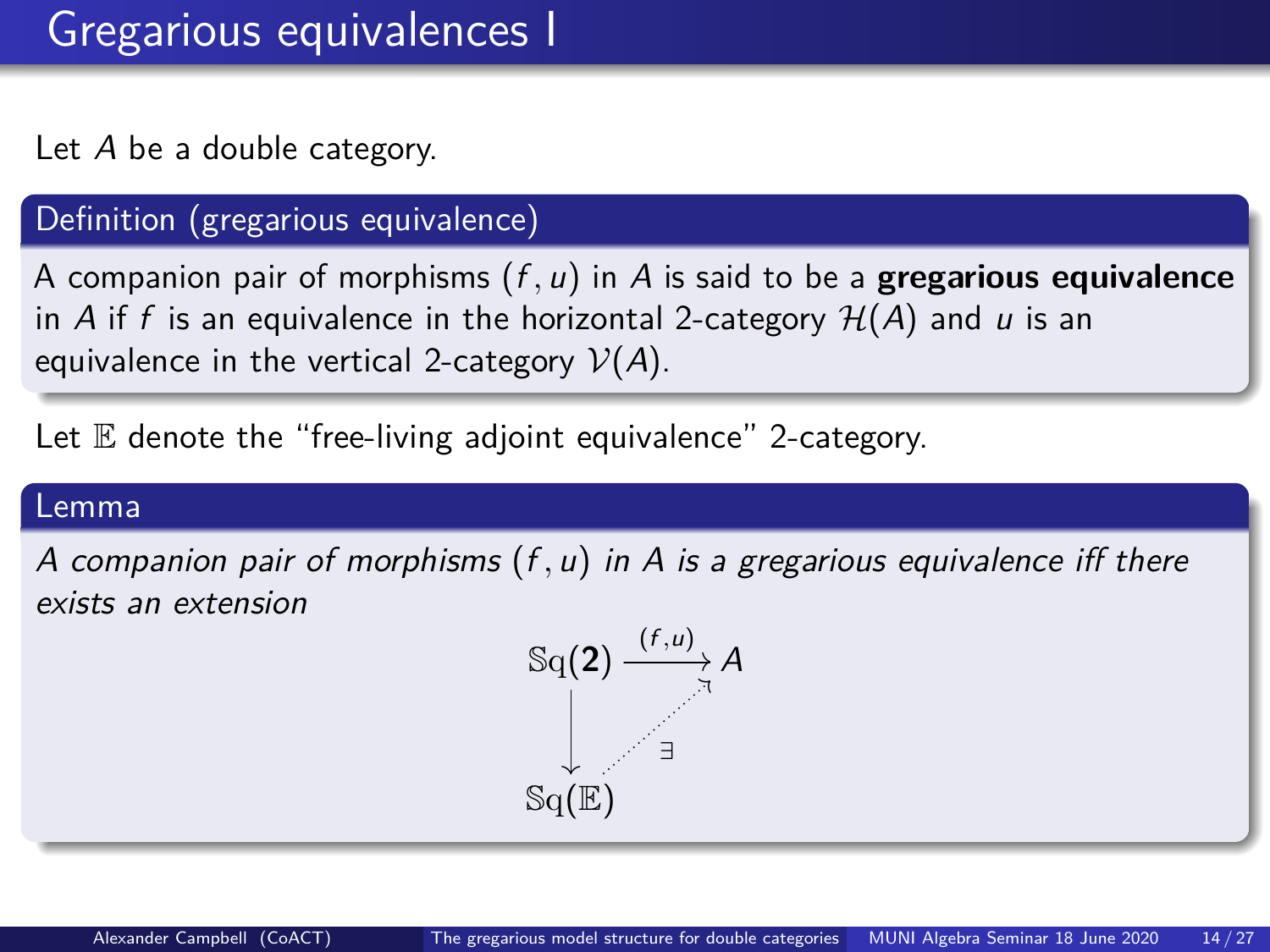#### Lemma

- Let f :  $a \rightarrow b$  be a horizontal morphism in A. The following are equivalent.
	- **1** f extends to a gregarious equivalence in A.
	- $\bullet$  f has a vertical companion u in A, f is an equivalence in  $H(A)$ , and u is an equivalence in  $V(A)$ .
	- $\bullet$  f has a pseudo-inverse g in  $H(A)$ , and both f and g have vertical companions in A.

By an abuse of language, we shall say that a horizontal morphism in  $\overline{A}$  is a **gregarious equivalence** if it satisfies the equivalent properties of the lemma.

Dually for vertical morphisms.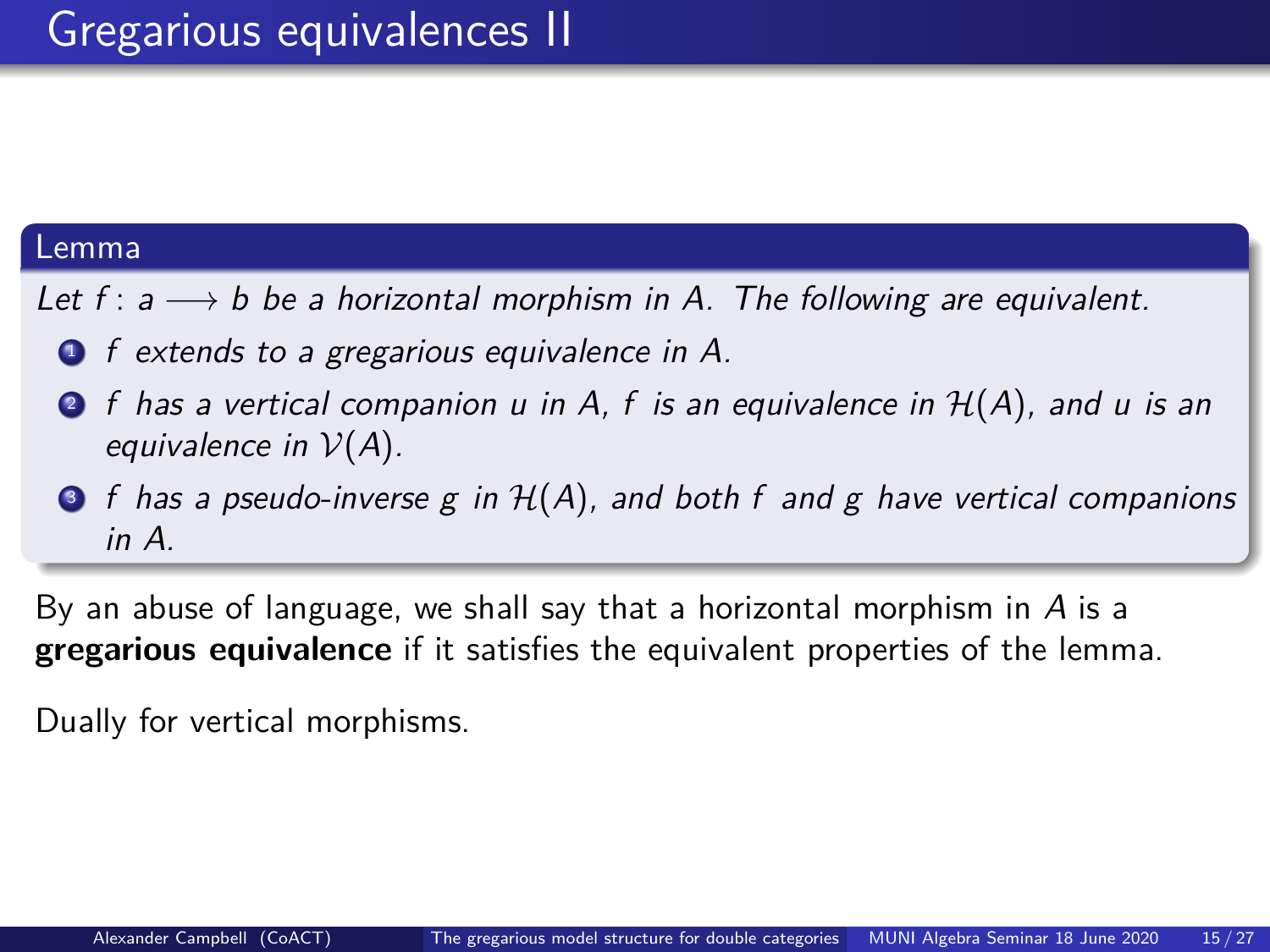# Weak equivalences in the gregarious model structure

#### Proposition

A double functor  $F: A \longrightarrow B$  is a **weak equivalence** in the gregarious model structure for double categories iff it is :

- **O** surjective on objects up to gregarious equivalence (i.e. for every object  $b \in B$ , there exists an object  $a \in A$  and a gregarious equivalence  $Fa \rightarrow b$  in B),
- <sup>2</sup> full on horizontal morphisms up to globular isomorphism,
- $\bullet$  full on vertical morphisms up to globular isomorphism, and
- $\bullet$  fully faithful on double cells.

By (2) we mean that for each pair of objects a*,* b in A, and each horizontal morphism  $g : Fa \longrightarrow Fb$  in B, there exists a horizontal morphism  $f : a \longrightarrow b$  in A and a vertically invertible double cell in B as below.

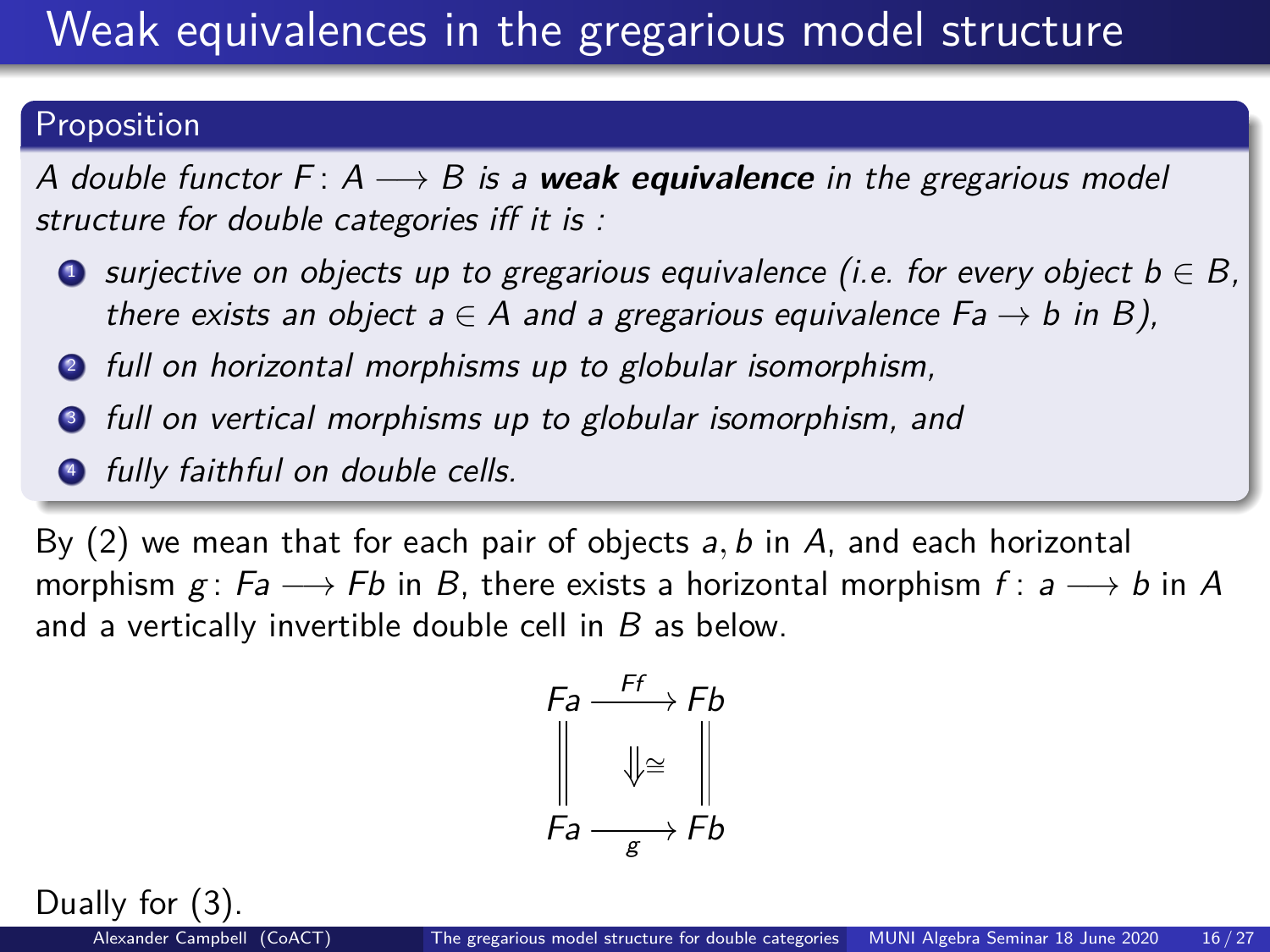# Fibrations in the gregarious model structure

#### Proposition

A double functor  $F: A \longrightarrow B$  is a **fibration** in the gregarious model structure for double categories iff:

- **1** for every object  $a \in A$ , and every gregarious equivalence  $g : Fa \rightarrow b$  in B, there exists a gregarious equivalence  $f : a \rightarrow a'$  in A such that  $F(f) = g$ ,
- $\bullet$  the 2-functor  $\mathcal{H}(F)$  is an isofibration on hom-categories, and
- $\bullet$  the 2-functor  $V(F)$  is an isofibration on hom-categories.

Let  $\mathbb{I}_2$  denote the "free-living invertible 2-cell" 2-category.

#### Proposition

A double functor is a fibration in the gregarious model structure for double categories iff it has the right lifting property with respect to the following three double functors:

$$
\text{O} \ \ \{0\} \longrightarrow \mathbb{S}q(\mathbb{E}),
$$

$$
\bullet\ \mathbb{H}(2)\longrightarrow \mathbb{H}(\mathbb{I}_2),\ \text{and}
$$

$$
\bullet \ \ \mathbb{V}(2) \longrightarrow \mathbb{V}(\mathbb{I}_2).
$$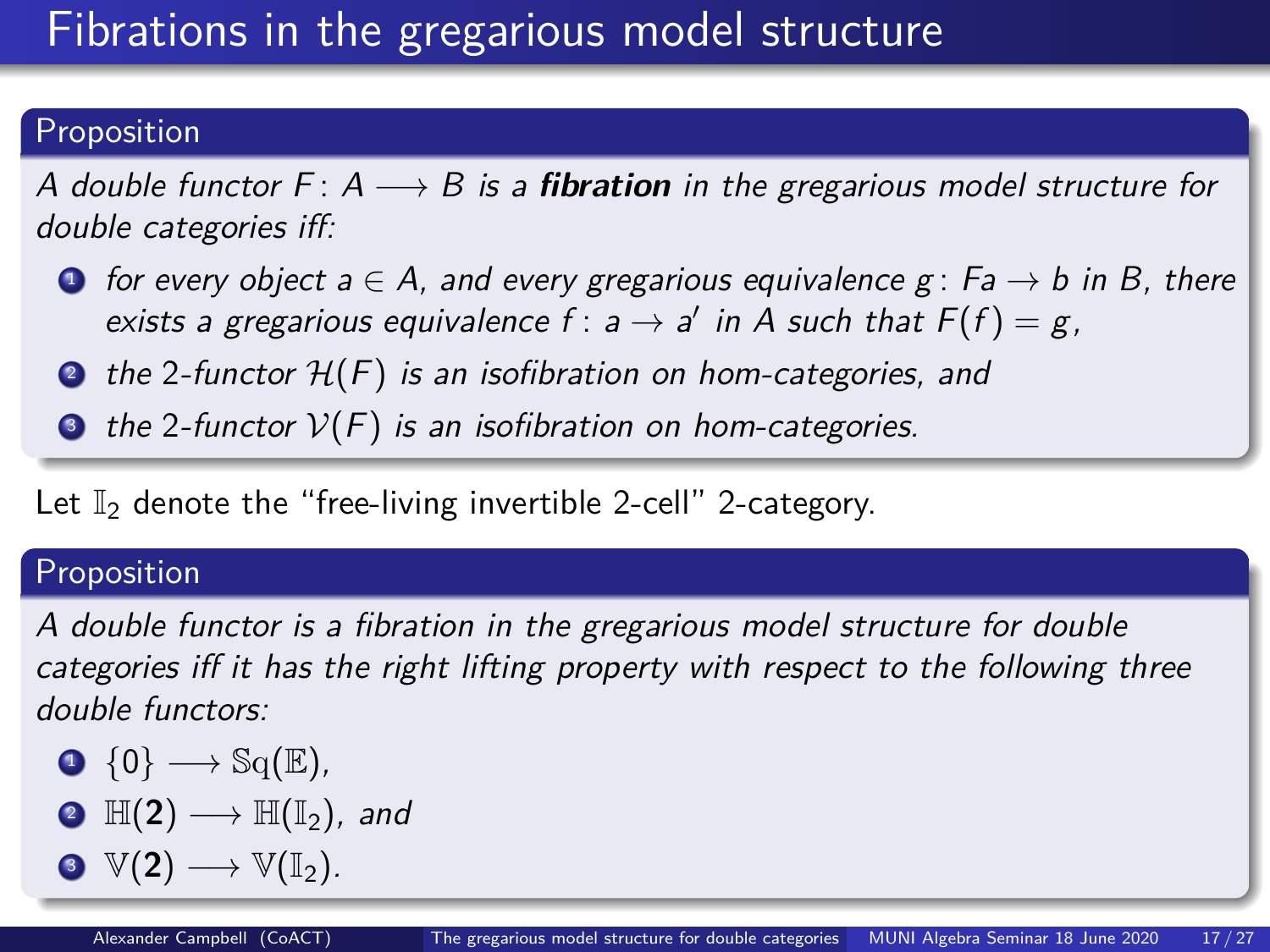# The proof of existence of the gregarious model structure

The proof of the existence of the gregarious model structure follows by standard arguments from the following propositions. This follows the argument of Lack's proof of the existence of his model structure for bicategories.

#### Proposition

The class of "gregarious" weak equivalences in **DblCat** satsfies the 2-out-of-6 property.

#### Proposition

A "gregarious" fibration in **DblCat** is a "gregarious" weak equivalence iff it is a trivial fibration.

#### Proposition

The fibrations and trivial fibrations are the right classes of cofibrantly generated weak factorisation systems in **DblCat**.

#### Proposition

Every double category A admits a "path object", i.e. a factorisation of the diagonal  $A \longrightarrow A \times A$  into a weak equivalence followed by a fibration.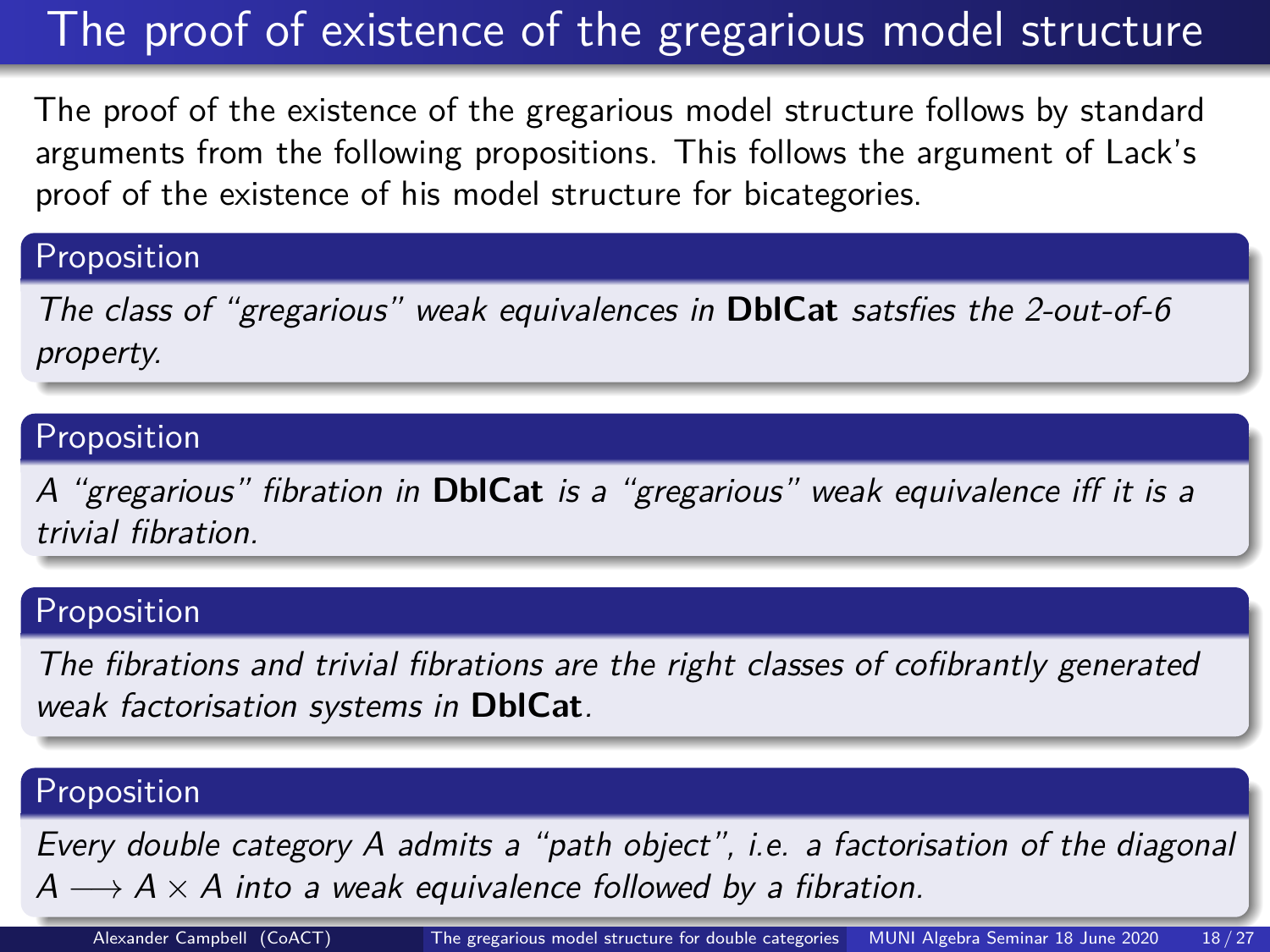## Cofibrations in the gregarious model structure

Recall that a 2-functor is a cofibration in Lack's model structure on **2**-**Cat** iff its underlying functor has the LLP in **Cat** wrt all surjective-on-objects-and-full functors.

#### Proposition

A double functor  $F: A \longrightarrow B$  is a **cofibration** in the gregarious model structure iff the 2-functors  $H(F)$  and  $V(F)$  are cofibrations in Lack's model structure on 2-Cat.

#### **Corollary**

A double category A is **cofibrant** in the gregarious model structure iff its underlying categories  $\mathcal{H}(A)_0$  and  $\mathcal{V}(A)_0$  of horizontal morphisms and vertical morphisms are free.

A **double pseudofunctor** is a kind of morphism of double categories that is weak (i.e. pseudofunctorial) in both directions.

#### Proposition

Let A be a double category. Then the **double pseudofunctor classifier** QA of A is a cofibrant double category, and the counit double functor  $QA \rightarrow A$  is a bijective-on-objects weak equivalence. That is, QA is a **cofibrant replacement** of A.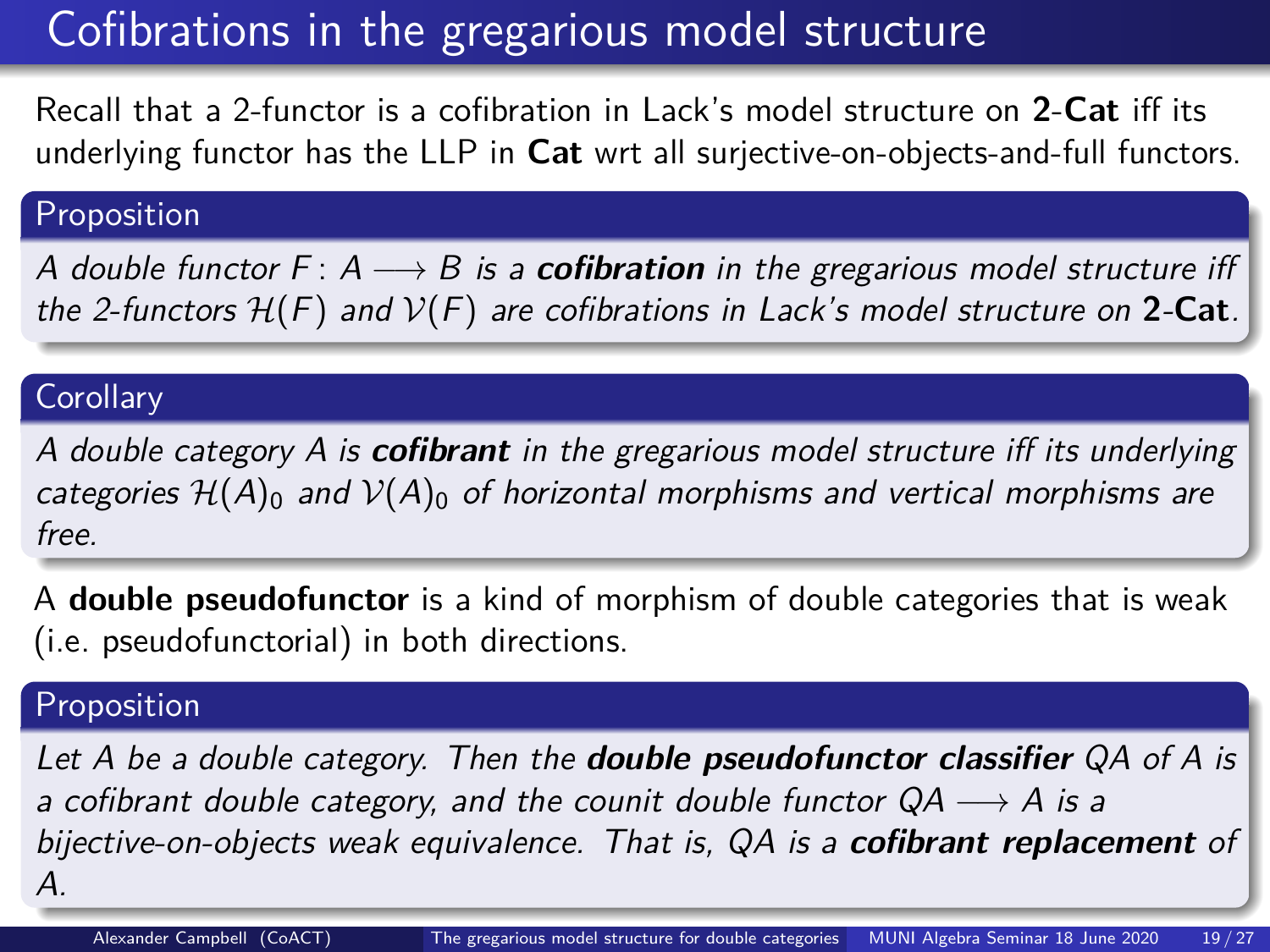The "double category of squares" functor Sq : **2**-**Cat** −→ **DblCat** has both a left adjoint (called String by Ehresmann & Ehresmann), and a right adjoint  $C:$  **DblCat**  $\longrightarrow$  2-**Cat**.

Note that, for each double category A, the morphisms (resp. equivalences) in  $C(A)$ are the companion pairs (resp. gregarious equivalences) in A.

#### Proposition

#### The functor Sq : **2**-**Cat** −→ **DblCat**:

- is both left and right Quillen wrt Lack's model structure on **2**-**Cat** and the gregarious model structure on **DblCat**,
- creates Lack's model structure on **2**-**Cat** from the gregarious model structure on **DblCat**,
- is homotopically fully faithful.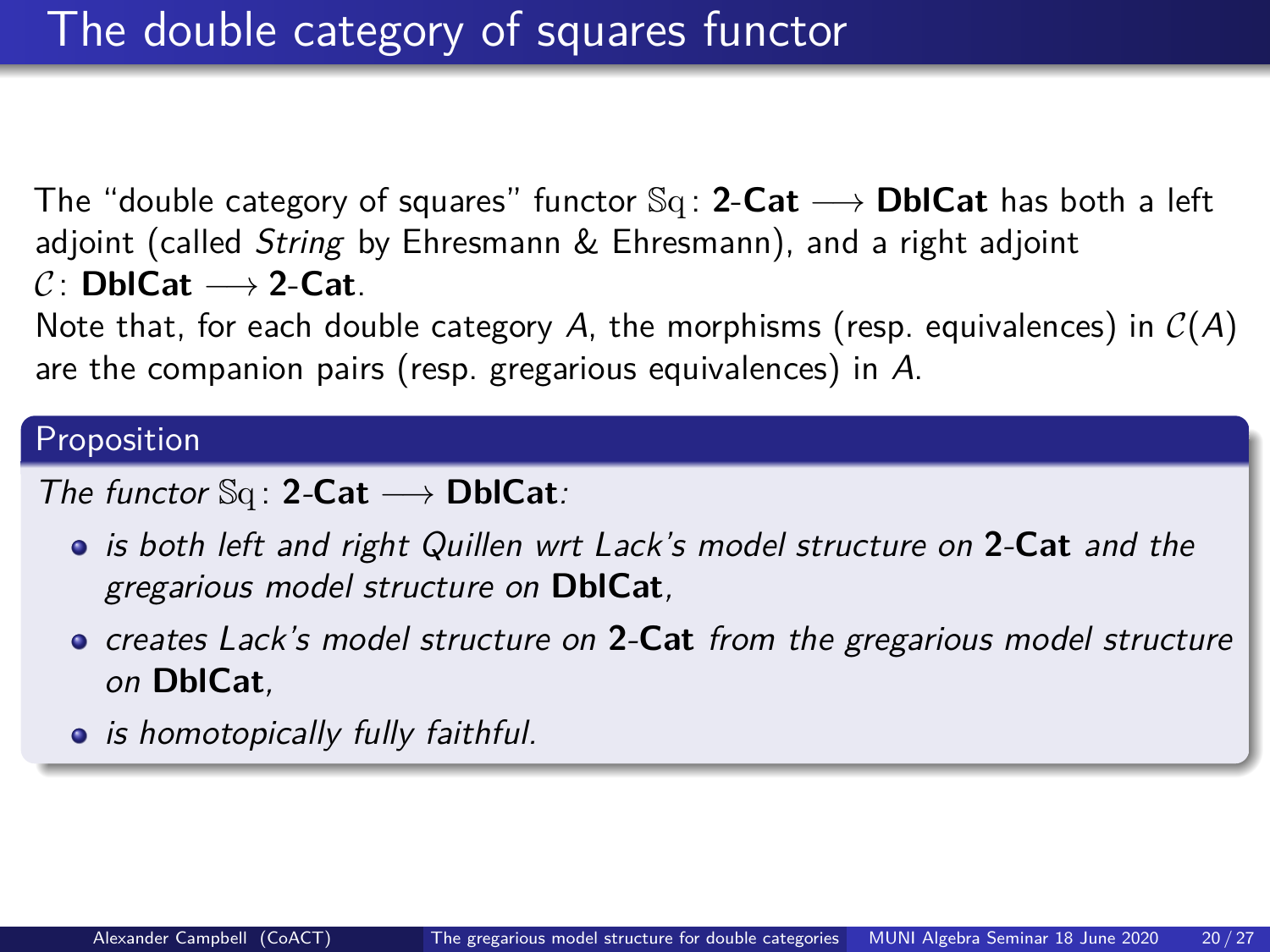### Work in progress

Here are a couple of properties of the gregarious model structure which I expect to be true, but which I haven't yet proved.

- The gregarious model structure on **DblCat** is proper.
- The gregarious model structure on **DblCat** is monoidal with respect to Böhm's Gray tensor product for double categories.

#### Theorem (90% complete)

There exists a left Bousfield localisation of the gregarious model structure on **DblCat** in which:

- <sup>1</sup> a double functor is a "local" **weak equivalence** iff it is surjective on objects up to horizontal equivalence, full on horizontal morphisms up to globular isomorphism, surjective on vertical morphisms up to horizontal equivalence, and fully faithful on double cells (i.e. a weak equivalence in the [original] **Moser–Sarazola–Verdugo** model structure [see [arXiv:2004.14233\]](https://arxiv.org/abs/2004.14233));
- 2 a double functor F:  $A \longrightarrow B$  is a "local" **fibration** iff  $H(F)$  is an equifibration,  $V(F)$  is an isofibration on homs, and any horizontal equivalence in  $A$  sent by  $F$  to a gregarious equivalence in B is a gregarious equivalence in A.

In particular, a double category A is fibrant in this model structure if and only if every horizontal equivalence in A has a vertical companion.

[Added after talk: This localised model structure has been independently constructed by Moser–Sarazola–Verdugo in [arXiv:2007.00588.](https://arxiv.org/abs/2007.00588)]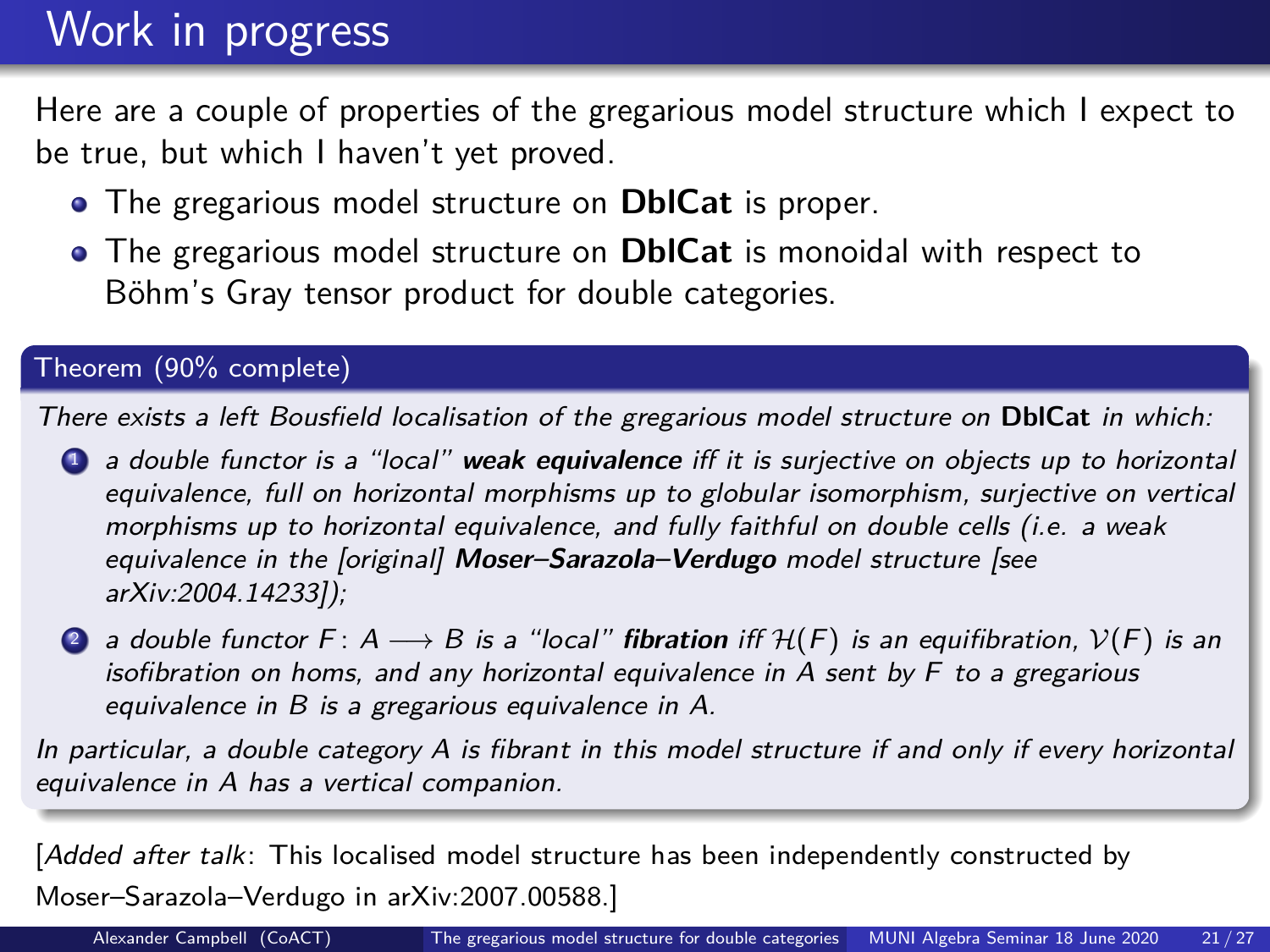<span id="page-21-0"></span>[Motivation: What is a double](#page-2-0)  $\infty$ -category?

[The gregarious model structure for double categories](#page-7-0)

<sup>3</sup> [Double quasi-categories](#page-21-0)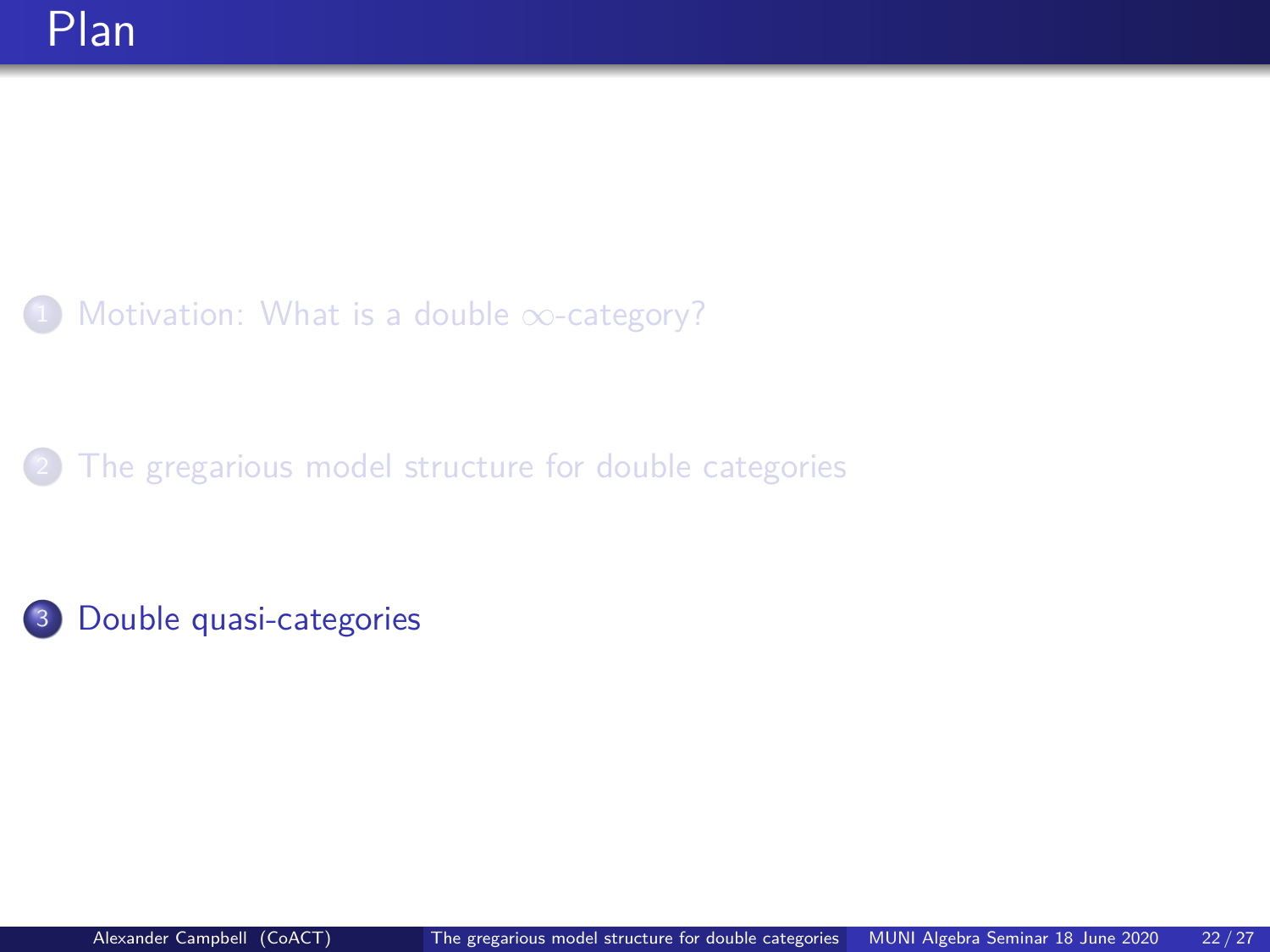### Cisinski model structures

Inspired by Ara's definition of 2-quasi-categories, we shall define double quasi-categories as the fibrant objects of a Cisinski model structure.

#### **Localisers**

Let **A** be a small category. A morphism in [**A**op *,* **Set**] is a **trivial fibration** if it has the right lifting property with respect to all monomorphisms in [**A**op *,* **Set**]. An **A-localiser** is a class W of morphisms in [**A**op *,* **Set**] such that:

- W satisfies the two-out-of-three property,
- <sup>2</sup> every trivial fibration belongs to W,
- **3** the class of monomorphisms belonging to W is stable under pushout and transfinite composition.

#### Cisinski model structures

Let S be a small set of morphisms in [**A**op *,* **Set**]. There exists a unique model structure on [**A**op *,* **Set**] whose cofibrations are the monomorphisms, and whose class of weak equivalences is the smallest **A**-localiser containing S. We will call this model structure the **Cisinski model structure generated by** S.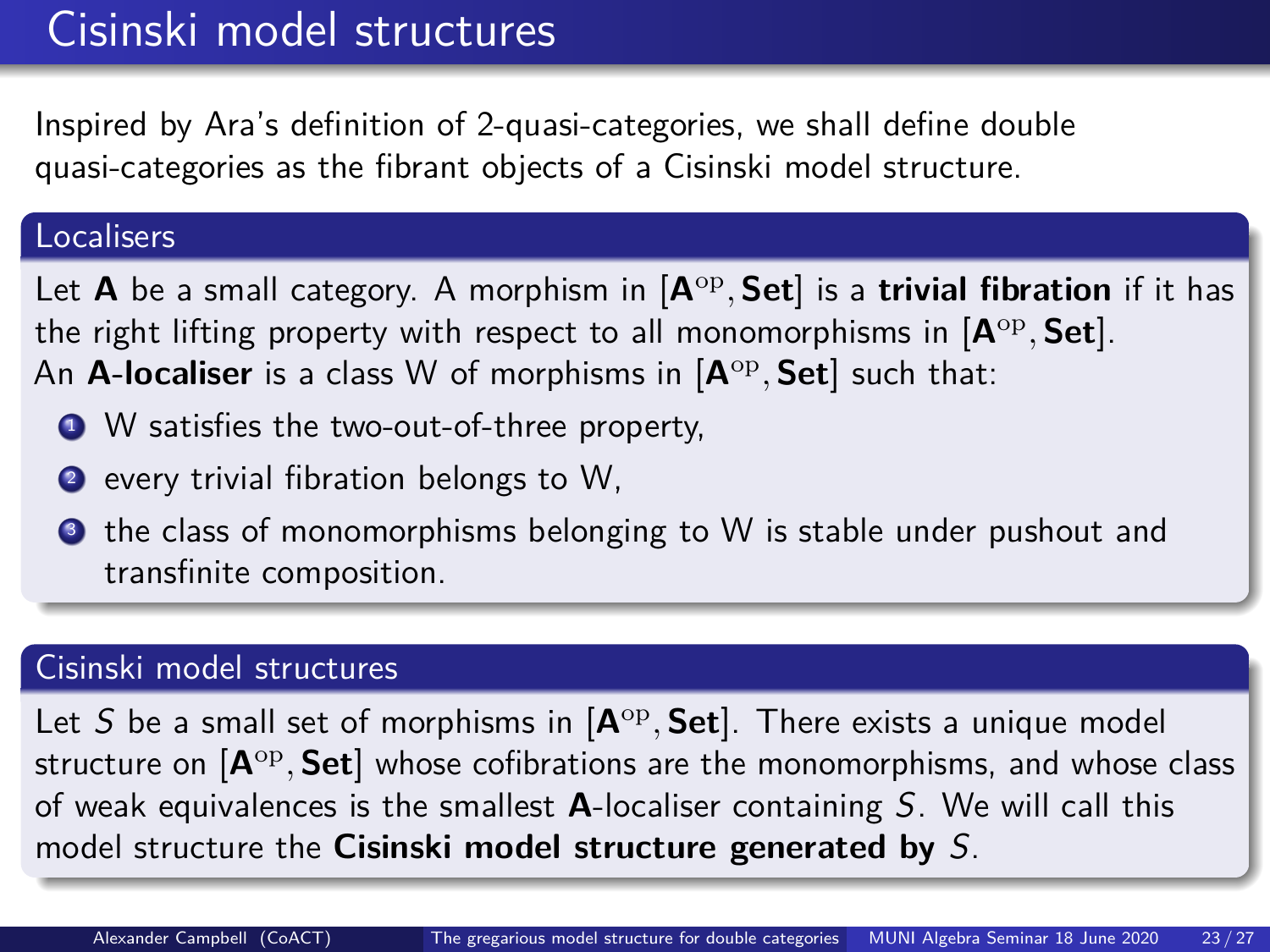### Double quasi-categories

Let  $\boxtimes$ : **sSet** × **sSet → ssSet** denote the **exterior product** functor, defined by  $(X \boxtimes Y)_{m,n} = X_m \times Y_n$ .

For each  $n \geq 2$ , let  $I[n] \longrightarrow \Delta[n]$  denote the **spine inclusion** of the free-living n-simplex.

#### The model structure for double quasi-categories

We define the **model structure for double quasi-categories** on **ssSet** to be the Cisinski model structure generated by the morphisms:

- $I[m] \boxtimes \Delta[n] \longrightarrow \Delta[m] \boxtimes \Delta[n]$ , for all  $m \geq 2$ ,  $n \geq 0$ ,
- $\Delta[m] \boxtimes I[n] \longrightarrow \Delta[m] \boxtimes \Delta[n]$ , for all  $m \geq 0$ ,  $n \geq 2$ ,
- $\bullet \;\mathsf{N}\mathbb{H}(\mathbb{I}_2 \longrightarrow 2),$
- $\bullet$  NV(I<sub>2</sub>  $\longrightarrow$  2).

#### **Definition**

A **double quasi-category** is a bisimplicial set that is fibrant in the model structure for double quasi-categories.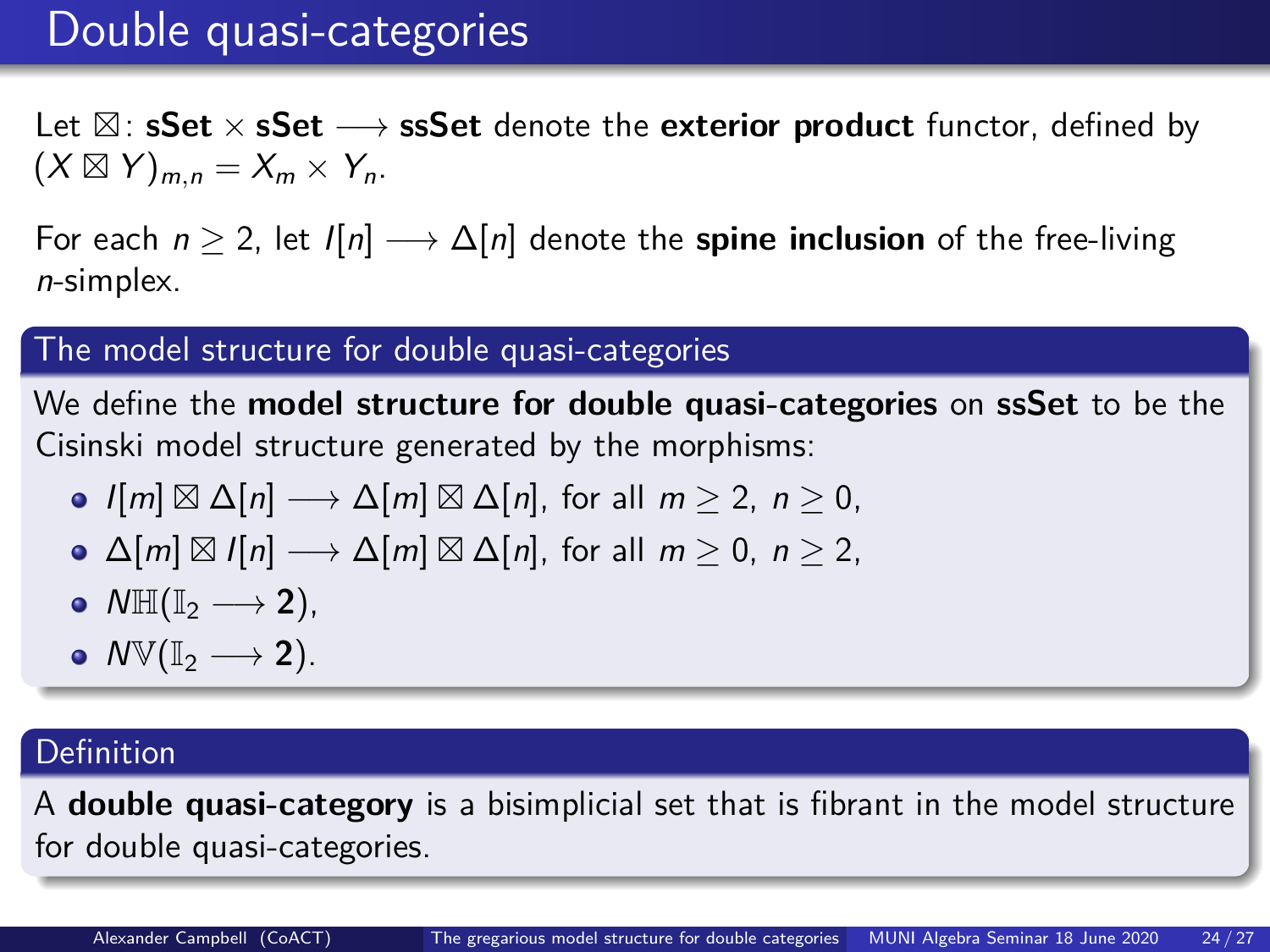#### Watson's nerve functor

Define the **coherent nerve** functor  $N_W$ : **DblCat**  $\longrightarrow$  **ssSet** to be the nerve (or singular) functor induced by the functor  $\Delta \times \Delta \longrightarrow$  **DblCat** that sends ( $[m]$ ,  $[n]$ ) to the normal double pseudofunctor classifier of  $[m]\boxtimes [n]$ .

So, for each double category A, the elements of the set  $(N_W A)_{m,n}$  are the **normal double pseudofunctors**  $[m] \boxtimes [n] \longrightarrow A$ .

#### Theorem

The coherent nerve functor  $N_W$ : **DblCat**  $\longrightarrow$  **ssSet**:

- is a right Quillen functor from the gregarious model structure for double categories to the model structure for double quasi-categories;
- right-induces the gregarious model structure for double categories from the model structure for double quasi-categories;
- is homotopically fully faithful.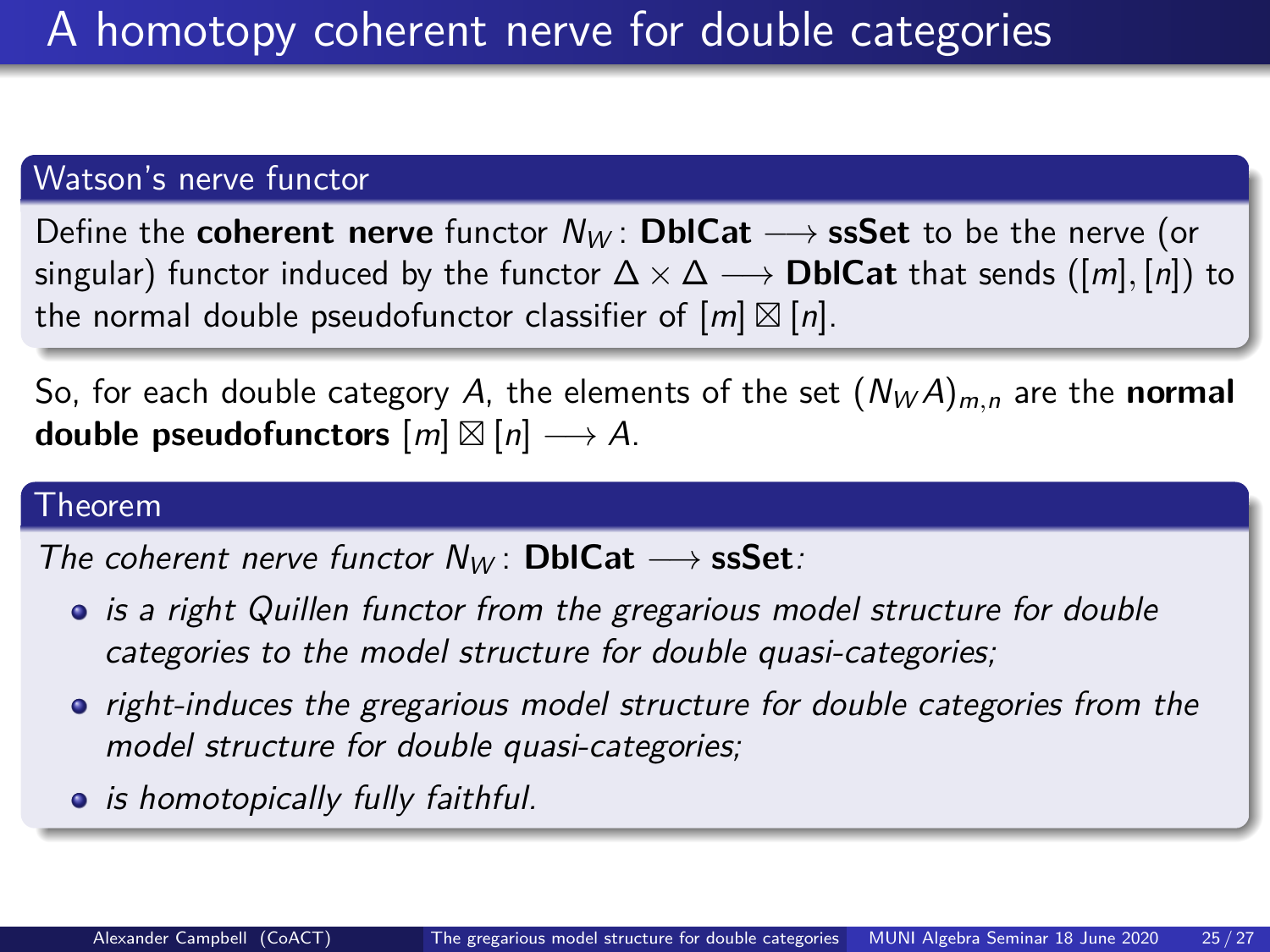### Complete double Segal spaces

Say that a double Segal space  $X: \Delta^{\rm op} \times \Delta^{\rm op} \longrightarrow \mathscr{S}$  is **local** with respect to a morphism of bisimplicial sets  $f: A \longrightarrow B$  when the induced map between weighted limits  $f \uparrow X$ :  $B \uparrow X \longrightarrow A \uparrow X$  is an equivalence of  $\infty$ -groupoids.

#### Definition (complete double Segal space)

A double Segal space X is **complete** if it is local with respect to the following morphisms of bisimplicial sets:

- $\bullet \quad \mathsf{N}\mathbb{H}(\mathbb{I}_2 \longrightarrow 2),$
- $\bullet$  NV(I<sub>2</sub>  $\longrightarrow$  2),
- **3** the projection  $N\text{Sq}(\mathbb{I}) \times \Delta[m, n] \longrightarrow \Delta[m, n]$ , for all  $m, n \geq 0$ .

I expect (but have not proved) that is suffices to take  $m = n = 0$  in (3).

#### Theorem

The  $\infty$ -category of complete double Segal spaces is the  $\infty$ -category presented by the model category of bisimplicial sets equipped with the model structure for double quasi-categories.